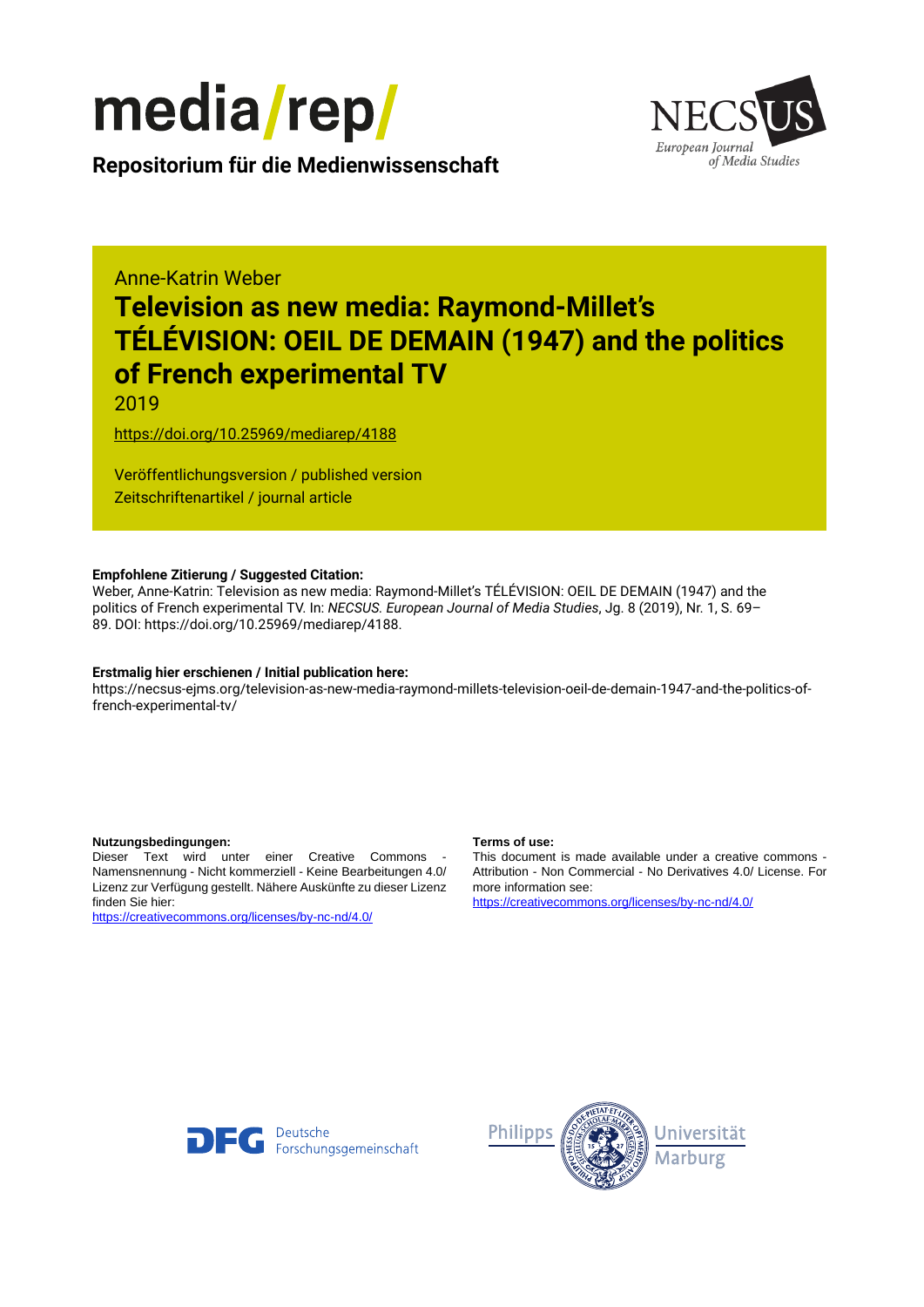

# **Television as new media: Raymond-Millet's 'Télévision: Oeil de Demain' (1947) and the politics of French experimental TV**

# **Anne-Katrin Weber**

NECSUS 8 (1), Spring 2019: 69–89 URL: [https://necsus-ejms.org/television-as-new-media-raymond](https://necsus-ejms.org/television-as-new-media-raymond-millets-television-oeil-de-demain-1947-and-the-politics-of-french-experimental-tv/)[millets-television-oeil-de-demain-1947-and-the-politics-of-french](https://necsus-ejms.org/television-as-new-media-raymond-millets-television-oeil-de-demain-1947-and-the-politics-of-french-experimental-tv/)[experimental-tv/](https://necsus-ejms.org/television-as-new-media-raymond-millets-television-oeil-de-demain-1947-and-the-politics-of-french-experimental-tv/)

**Keywords:** [France,](https://necsus-ejms.org/tag/france/) [imaginary media,](https://necsus-ejms.org/tag/imaginary-media/) [new media,](https://necsus-ejms.org/tag/new-media-2/) [television history](https://necsus-ejms.org/tag/television-history/)

People using miniature-television devices in public places; professional meetings conducted via picture-phones; cars equipped with television screens; shops promoting their goods on television: these snapshots are taken from the 1947 short film *Télévision: Oeil de Demain*. Produced and shot by J. K. Raymond-Millet, *Télévision: Oeil de Demain* combines documentary and science fiction sequences as it simultaneously offers a depiction of television in postwar France as well as imaginative speculations of the medium's future developments.

While Raymond-Millet's work is virtually forgotten today, his *Télévision: Oeil de demain* has received some attention on blogs and internet forums, where the film has been applauded for 'predicting our present' since it shows, as one commentator put it, that '60 years ago, smartphones already existed'.[1] The film's sketching of coming televisual uses indeed appears as a rather precise forecasting of contemporary digital media with regard to the flexibility and hybridity of media technologies and their various consumption forms. In addition, the ubiquitous availability and accessibility to televisual communication promised in the film accurately imagines our own daily media use.

However, as I argue in this article, to understand Raymond-Millet's tele*visions* as a mere prophesy of future media sustains a narrative that veils important aspects of television's social, political, and technical history concealed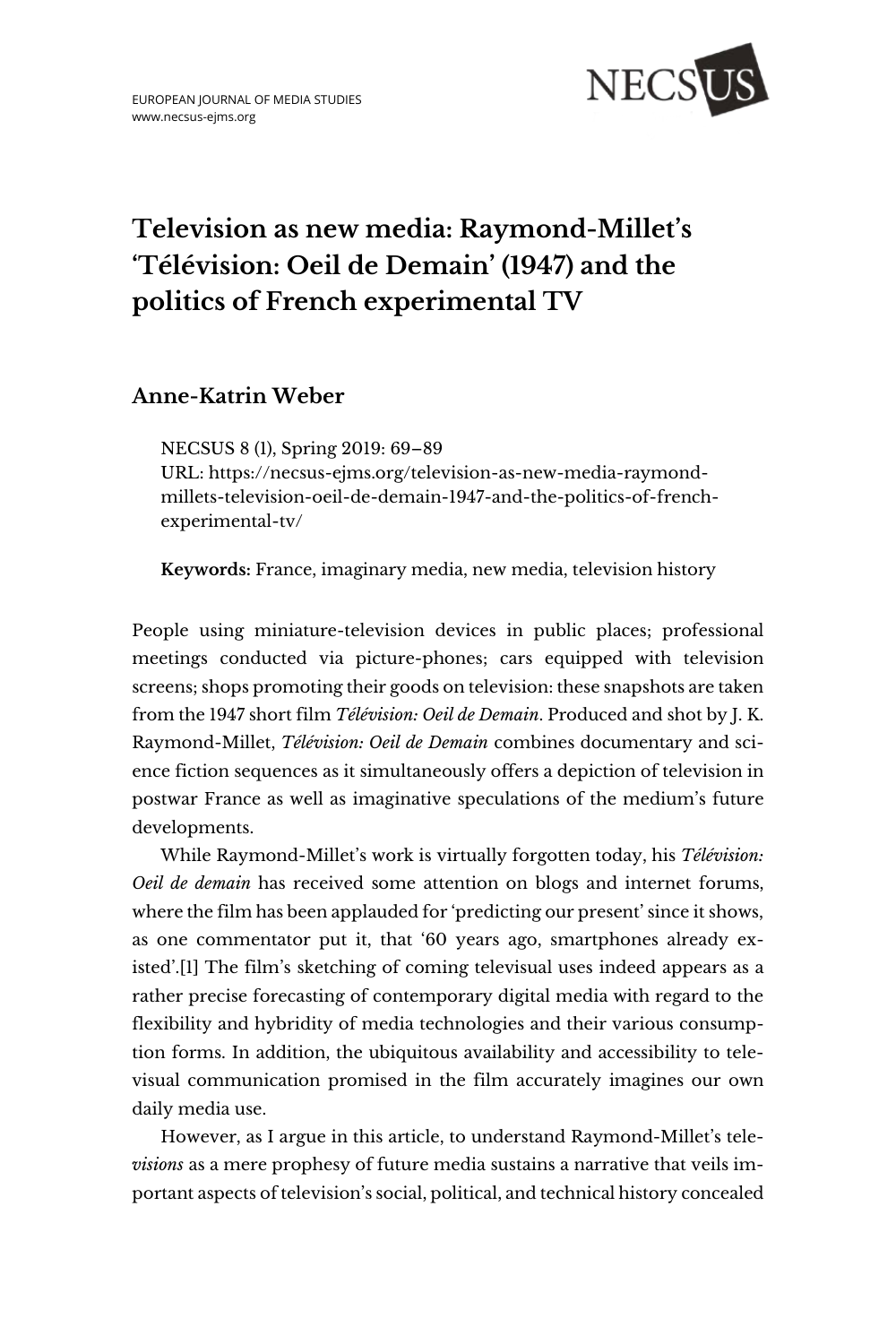by the film itself. Questioning the medium's 'newness' and futuristic appeal already transpiring in the movie's title 'Television, the Eye of Tomorrow', my paper thus proposes to contextualise the film and its imaginary of postwar television within the latter's own history.

Scholarship in the sociology of technology, media history, and media archaeology has argued that media fantasies constitute an important aspect of the history of (media) technology. As cultural visions and narrative patterns, imaginaries represent epistemological frameworks available to understand and interpret media at a particular age.[2] Therefore, Gabriele Balbi and Simone Natale argue, rather than evaluating the prophecies retrospectively with regard to their accuracy as anticipations, historians should 'explore the relationship of [media] prophecies to the culture of the time in which they are created'.[3]

Picking up this invitation, the article proposes a double contextualisation of Raymond-Millet's televisual universe. First, it discusses the hybrid media forms imagined in the film from a media archaeological perspective, and stresses that the idea of television as an assemblage of visual and non-visual media is not new, nor specific to the movie, but represents an important strand of televisual visions from the 19th century on. Under this light, the film's 'forgetfulness' with regard to television's past is a necessary strategy for creating a new media. The article then moves to the context of 'experimental' television in France[4] and argues that the film's enthusiastic depiction of television as yet to come exemplifies also a discursive strategy to veil most recent technological and institutional developments, in particular those linking French television to National-Socialist occupation. From this point of view, the novelty discourse is instrumental to conceal the many continuities between the National-Socialist *Fernsehsender Paris* (television station Paris) and postwar French television, and helps to conceive of television as *new media* unburdened by recent history*.* This reframing of *Television: Oeil de demain* within the televisual imaginary and the media's actual development in the 1940s complicates the idea of newness such as projected by the film, and stresses the importance of understanding the politics of the 'new' in 'new media'.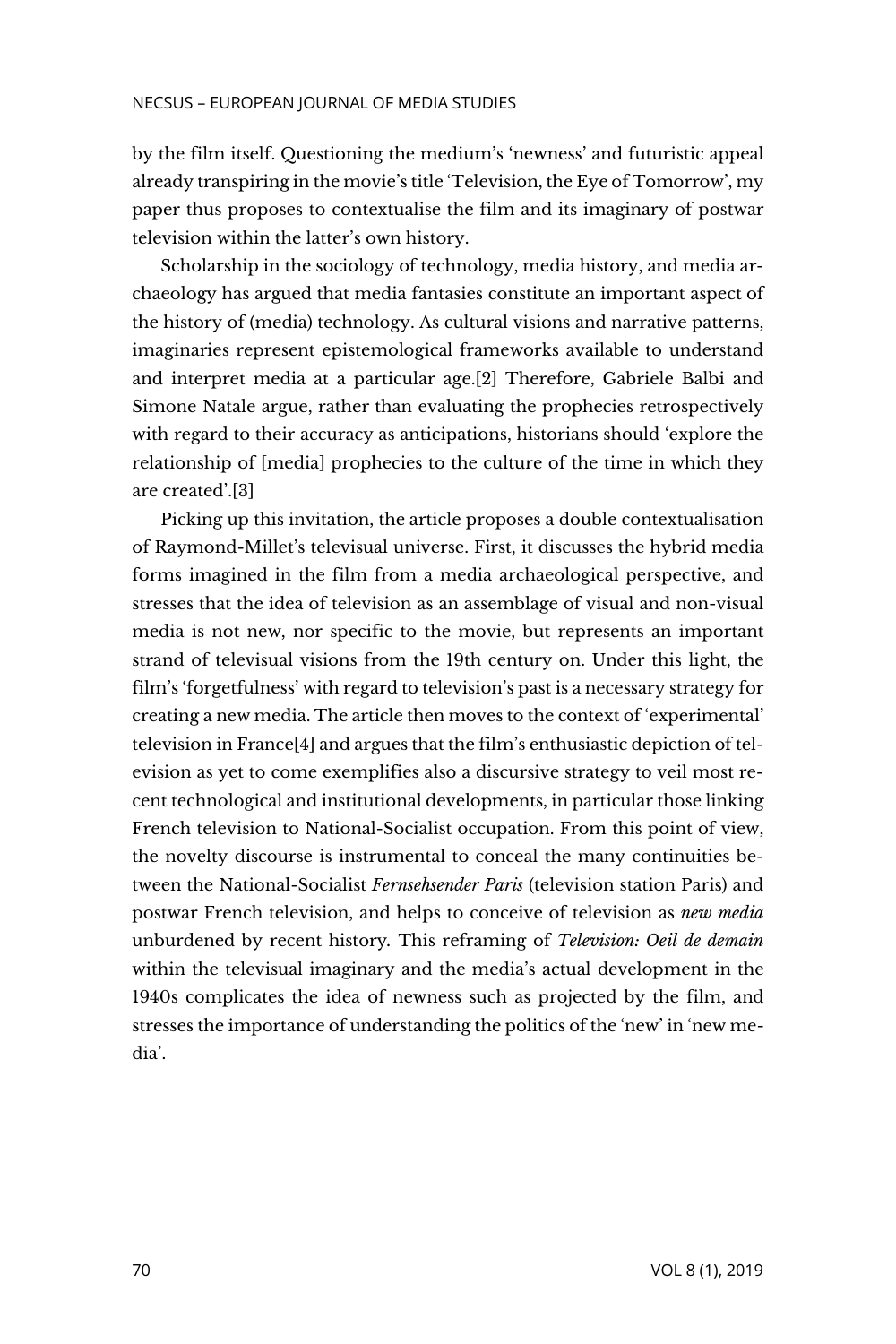## **Raymond-Millet's 'Report Into the Present …'**

Although he was a prolific author and producer, J. K. Raymond-Millet is an almost unknown figure in French cinema and his career still waits to be rediscovered. Similarly, little is known about the production and reception of *Télévision: Oeil de Demain*, which has virtually vanished from cinema histories.[5] While it would be a stimulating task to dig into Raymond-Millet's career and filmography, this article takes advantage of *Television: Oeil de demain* and its unknown cinematographic history in order to apprehend it as a source for discussing French experimental television.

Subtitled 'report into the present and the future,' *Télévision: Oeil de demain* is divided in two sections of roughly equal length. The first part  $(0' - 11.33')$ is shot in the studio of French National Television located at Rue Cognacq-Jay in Paris. It documents the broadcast of a Flamenco performance and follows its creation from the preliminaries in the studio to the televisual transmission via the antenna on the Eiffel Tower.

A voice over narrator introduces the artists' preparation behind the scenes, and follows them into the studio where the broadcast begins. Asking 'But where are we?', he enumerates the particularities of a television studio compared to a cinema studio such as the basic set design, the intensive lightening, and the use of immobile microphones. Presenting contemporary production practices, the narrator further insists on technical details such as the workings of the iconoscope, whose interior structure is unveiled and explained. He finally accompanies the television picture travelling *via* cable from the studio to the antenna on the Eiffel Tower, from where the signal 'flies away' and is received 'by the growing number of television set owners'.

Overall, the informative 'making of' format embraces a didactical approach that offers an optimistic narrative on a new medium allegedly available to all. In this sense, *Télévision: Oeil de Demain* resembles educational films about television, such as Telefunken's *Schreibendes Licht* (1936) and the more commercially-oriented RCA production *Television* (1939).[6] Like these films, it endeavours to explain the fundamentals of television technology and simultaneously presents an idealised view on recent developments in the field of televisual research that conceals experimental television's many technical and financial problems.

Indeed, as in other European countries, the development of a postwar French public service is rather slow.[7] In its first year of operation after the war, the French broadcaster produces ten hours of programming a week,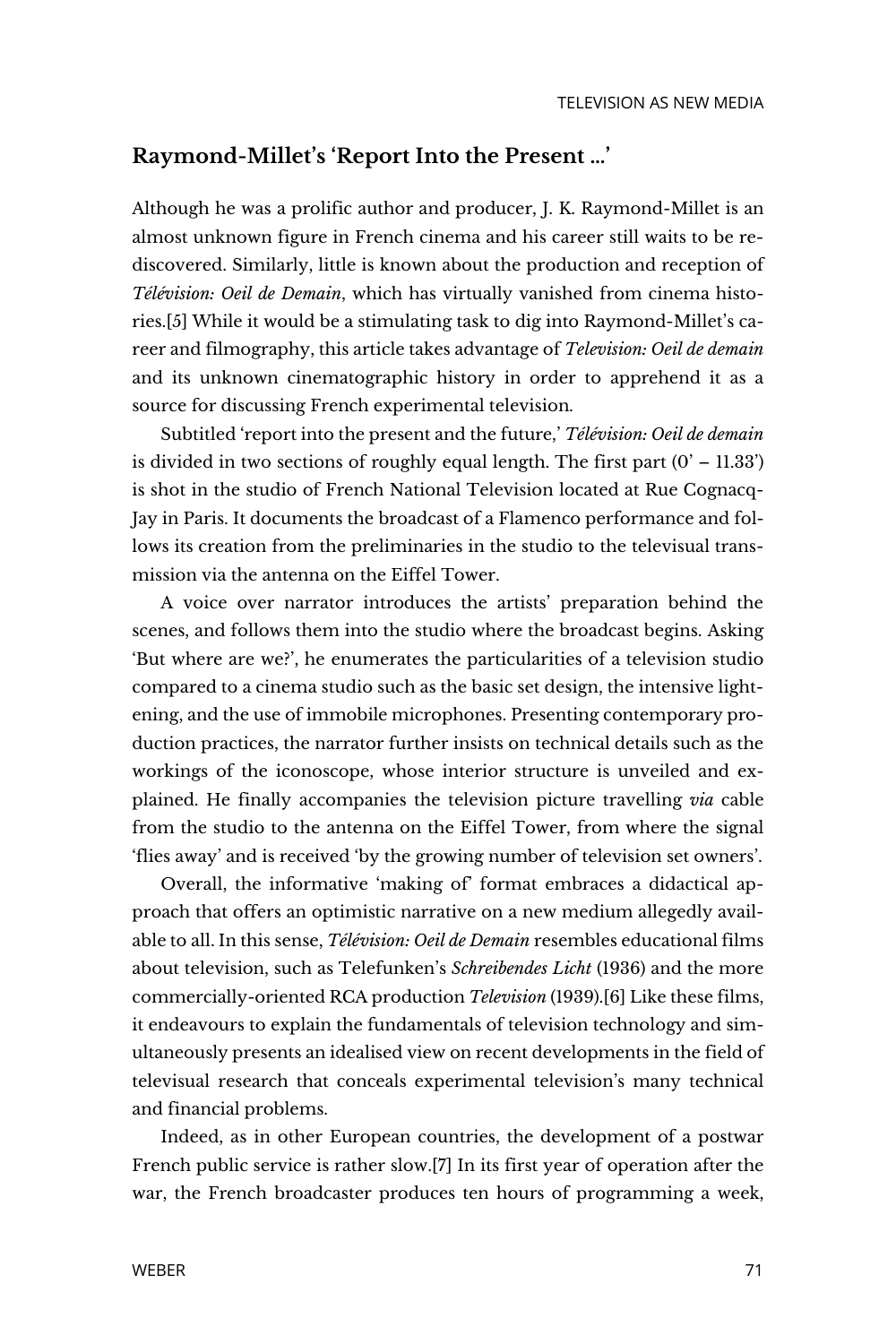with airing limited to the Paris region.[8] In 1947, the broadcasts are expanded to twelve hours, to reach 50 hours a week in 1958.[9] In 1948, the 819 lines system is officially adopted as standard, a decision that fixes important technological parameters facilitating further development, while simultaneously protecting the French television industry from English and German competition, whose television standards are fixed on 405 and 441 lines respectively.[10] The national broadcaster's name change from *Radiodiffusion française* (RDF) to *Radiodiffusion-télévision française* (RTF) in 1949 translates the medium's slow but steady recognition. However, RTF is still far from operating on a nationwide scale: only in 1952, a second television transmitter is erected in Lille covering the Northern part of France, and by 1959, 70% of the French territory receives a television signal.[11] Furthermore, in 1954, only 1% of all households in France own a television set;[12] at the end of the decade, this number would slowly increase to 13% (by comparison, in the United States, 88% of households own at least one receiver in 1960).[13]

# **'… and the future'**

*Télévision: Oeil de Demain* fades out these and other difficulties and promotes an idealised version of French television, whose enthusiastic tone is exacerbated in its second section drafting the medium's potential forthcoming uses. This second part is introduced with a voiceover comment: 'Have you ever thought about all the things henceforth possible?' Through numerous humorous scenes set in a nearby future, this part depicts a universe in which television has penetrated every aspect of daily life (11.33' – 23.44'). The various televisual applications are presented in a sequence of separate short sketches that describe in detail their technical and social functions as a means of entertainment, information, or surveillance.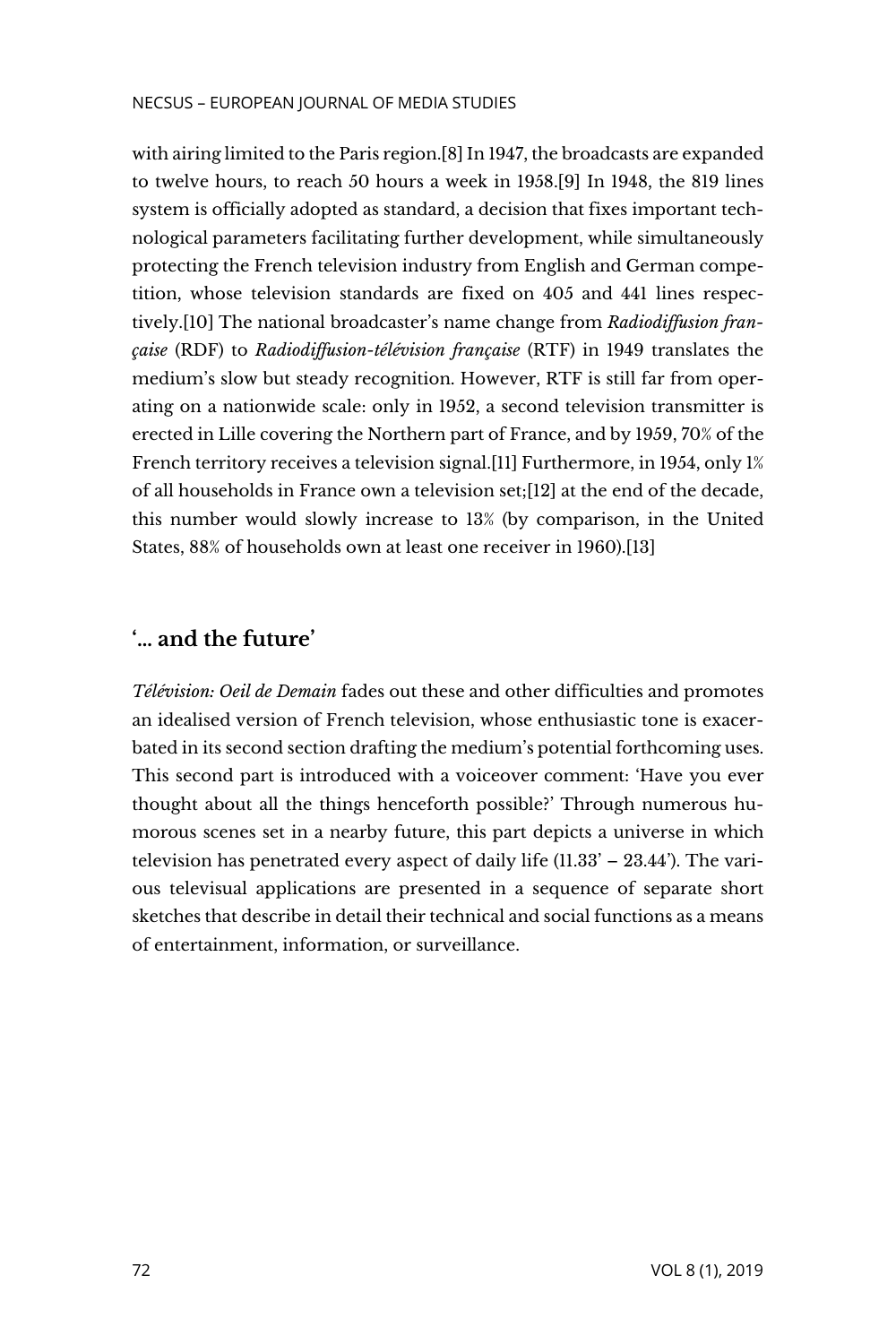

One of the central scenes shows how, thanks to the setup of cameras all around Paris, the daily work of the police force will be radically transformed: instead of patrolling the streets, the officers follow 'the life in the capital' on television screens in their headquarters. Hence, the thief exiting a store can no longer escape, but is tracked by the omnipresent gaze of the surveillance system and easily seized by officers. Another story introduces a private detective who uses television to track down his client's wife who ran away with her lover – the client's best friend. Stepping down from the plane in New York, the wife is captured by the detective's camera, which transmits her live image to the betrayed husband. Other short sketches tell the story of television as a means of communication for private or commercial use: the small handheld portable device replace newspapers and air 'the information broadcast, or the political comment, the fashion show, or the sports bulletin', while the television set at the travel agency replaces the paper catalogues and invites potential clients to 'televisually' visit vacation destinations. In the form of picture-phones, television will enable two-way communication, at times providing most intimate sights when the young woman, stepping out of the shower, has forgotten to turn off her telephone-camera and reveals herself naked to the caller. Finally, television will serve as entertainment media and transmits serials, dance performances, and other leisurely programs.

The sketches' comic moments derive from the devices' novelty that provokes confusion and improbable misuses. The elderly, ill client at the travel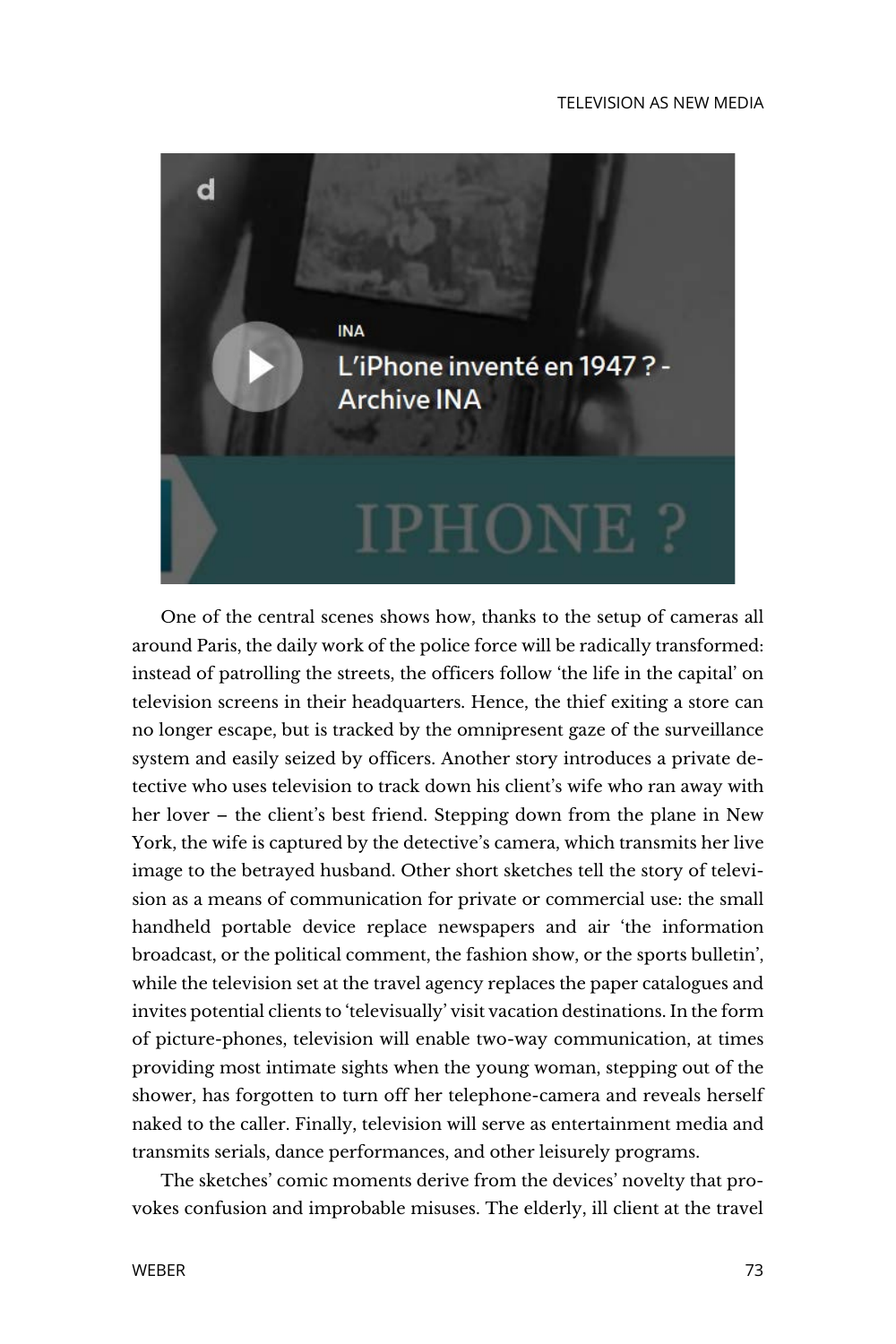agency asks to see tropical destinations in order to cure his cold; the driver in his car who watches the traffic information in the vehicle's built-in set produces an accident because he listens to the latest car crash statistics; at home, the bad tuning of one's television set produces intrusive pictures suddenly appearing in the neighbour's apartment.

This section, overall, celebrates the future prospects of television. Not without humour, television is framed as the latest of all modern media forms yet to come, offering revolutionary tools for immediate and ubiquitous communication that appear to be 'just around the corner'. Indeed, in contrast to other films from the period, which depict television within distant sciencefiction universes,[14] *Télévision: Oeil de Demain* integrates its televisual gadgets into an otherwise very 1940s looking city. Yet the film also highlights television's novelty, emphasised through the devices' exceptionality: its *mise en scène* and narrative confer television the role of a simultaneously available *and* extraordinary medium and, staging its pluriform machinery, put forward the televisual object as an index of technological and scientific modernity and progress.

# **Heterogeneous images**

In the film, television's novelty and remarkable future possibilities depend first and foremost on its properties as a medium of 'liveness', simultaneity, and ubiquity. While a few sketches in the second part of the film stage the televisual reception of what appears to be a movie – underlining thus television's function as a means of distribution for pre-recorded content – most of the short stories as well as the film's first part insist on television's capacity for immediate transmission at a distance. The live production of a performance that is broadcast over the Eiffel Tower's antenna (in the movie's first part), just as the emergency call between the 'Minister of the Colonies' and the homeland in prevision of a hurricane (in its second section), celebrate 'liveness' as the medium's present and future specificity.

William Uricchio has dubbed this 'ideal-typical' form of immediate communication as 'the televisual', understood not as a particular technology but a 'horizon of expectations' shaped by modern telecommunication based on simultaneity and immediacy.[15] Connecting 'distant points in real time',[16]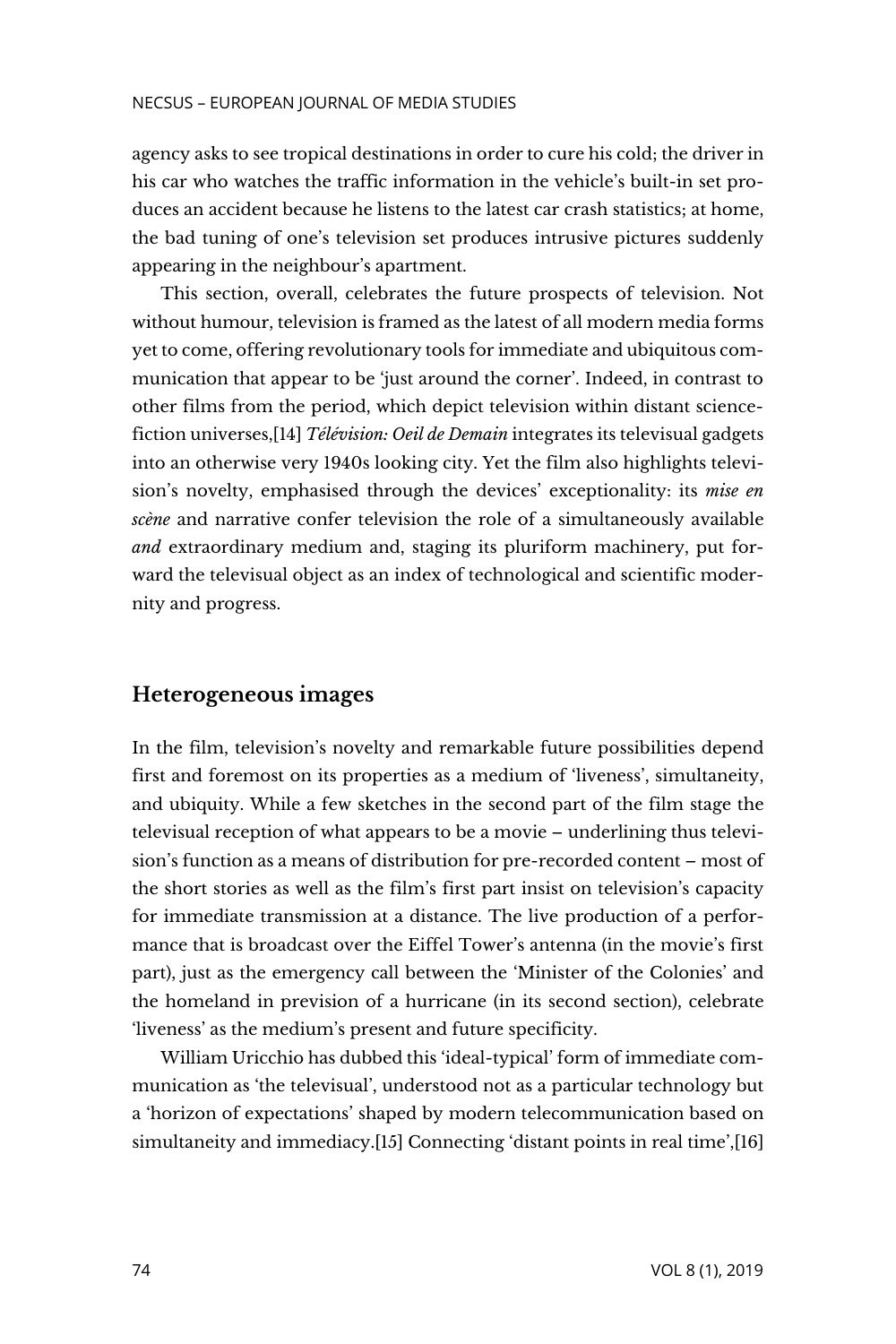the televisual as a fantasy and a technological project constitutes an epistemological framework formed in the nineteenth century also determining Raymond-Millet's depiction of 'seeing at a distance'.

The representation of the televisual in *Télévision: Oeil de Demain*, however, complicates straightforward definitions of television's identity as a live medium insofar as it depends on its remediation in film. As Jay D. Bolter and Richard Grusin discuss, such 'representation of one medium in another'[17] either stresses the mediation at play, and thus result in 'hypermediation', or, on the contrary, veils the process of mediation, making it appear 'transparent'.[18] In *Télévision: Oeil de Demain*, the remediation is first and foremost at the service of television and respects the regime of transparency: similar to a display-window framing the passer-by's gaze without being itself seen, the film puts forward television's multiple potentials, without highlighting its own mediality.

The transparency of the filmic presentation is nevertheless disrupted on several occasions when the dependency of the imagined tele-*visions* on cinema becomes evident. The immediacy of communication is a product of cinematographic procedures including cross-cutting and the use of special effects that allows to 'paste' an allegedly televisual image into the television screens. This 'mise en abyme' of a moving image within the moving image stresses the materiality of the televisual picture (created on film) and its correspondence with the cinematographic picture.



Fig. 1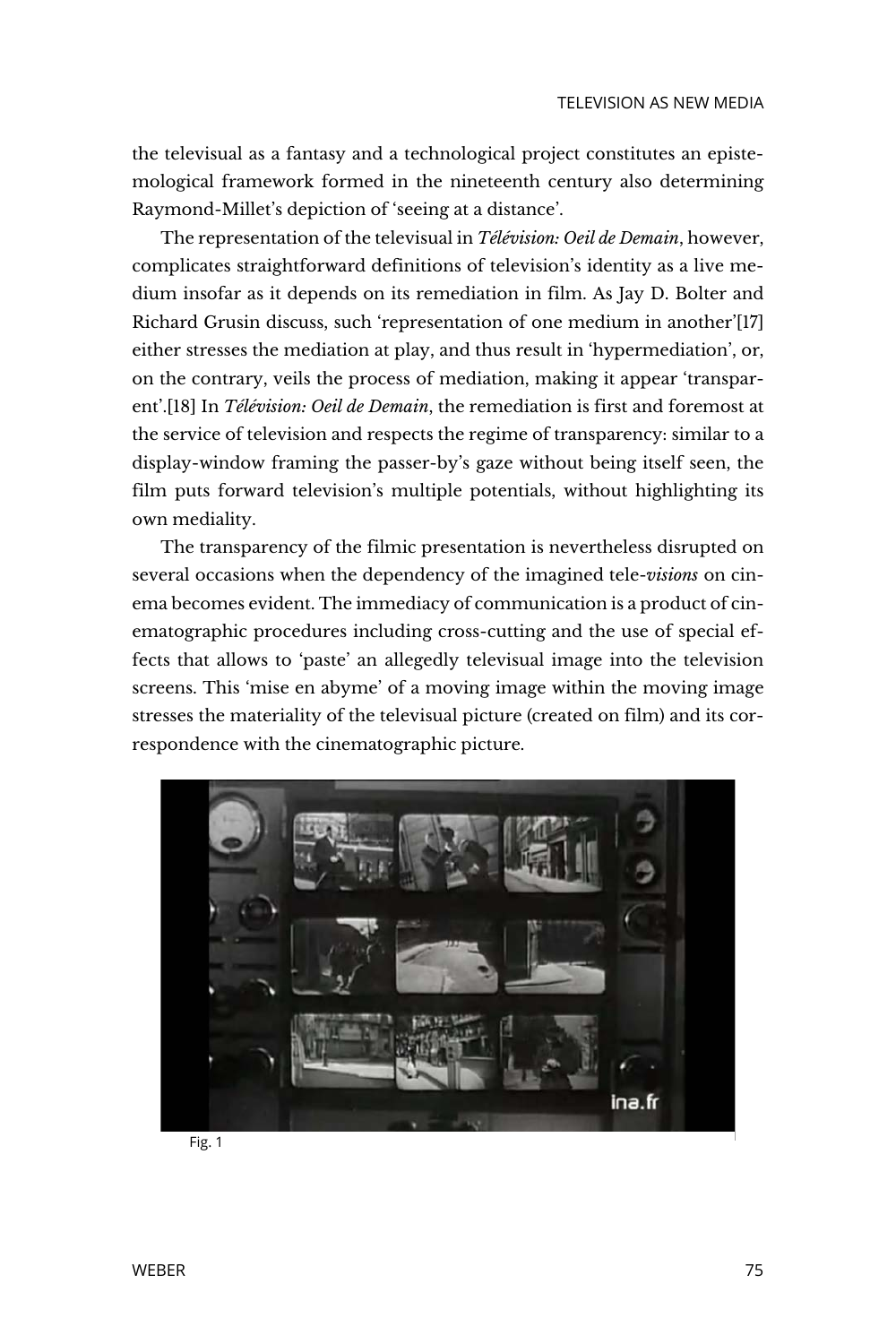#### NECSUS – EUROPEAN JOURNAL OF MEDIA STUDIES

The multiscreen apparatus used by the police force to track the thief in the streets of Paris represents a telling example for this idea. The disposition of nine television screens within one single shot highlights the complex construction of the televisual images that appear 'glued' onto the film, revealing their indebtedness to cinematic special effects – and not to televisual liveness. In other words, the multiscreen device – but also the picture-phones or handheld television sets – stress the cinematographic origins of the movie's televisual machinery and point to the pre-recorded nature of an allegedly simultaneous image (Fig. 1).

# **Heterogeneous machines**

This composite character of the cinematographic representation of televisual pictures echoes the composite materiality of television imagined in the film. Assembled from various components including telephones and radio sets, the televisual devices appear as bricolages with multiple identities. Their material heterogeneity results in a plurality of applications, and implies complex definitions associating television with contemporary media technologies and their functions – communication, entertainment, collective or private reception.

Consequently, in Raymond-Millet's work, the common denominator 'television' embraces at least three different media uses*.* First, television is envisioned as a two-way communication device, the picture-phone. As such, it perfects the telephone by adding visuals to the transmission of the human voice. Second, television functions as a portable hand-held device offering ubiquitous televisual access. Third, television sets in the domestic setting anticipate Raymond Williams' concept of 'mobile privatization' since they broadcast pictures from places 'never seen by a man'. Big screen television, built-in television in cars, and public surveillance systems round off the futuristic portrait of televisual uses.

This conception of television as a hybrid media echoes earlier media prophecies described from the late nineteenth century on. Presented in popular press and literature, the drafts for televisual communication systematically rely on technological clustering leading to new uses of previous machines.[19] Most famously, the *Téléphonoscope* described in Albert Robida's science-fiction novel *Le Vingtième Siècle* (*The Twentieth Century*, 1883) constitutes 'the supreme perfection of the telephone' and allows its users not only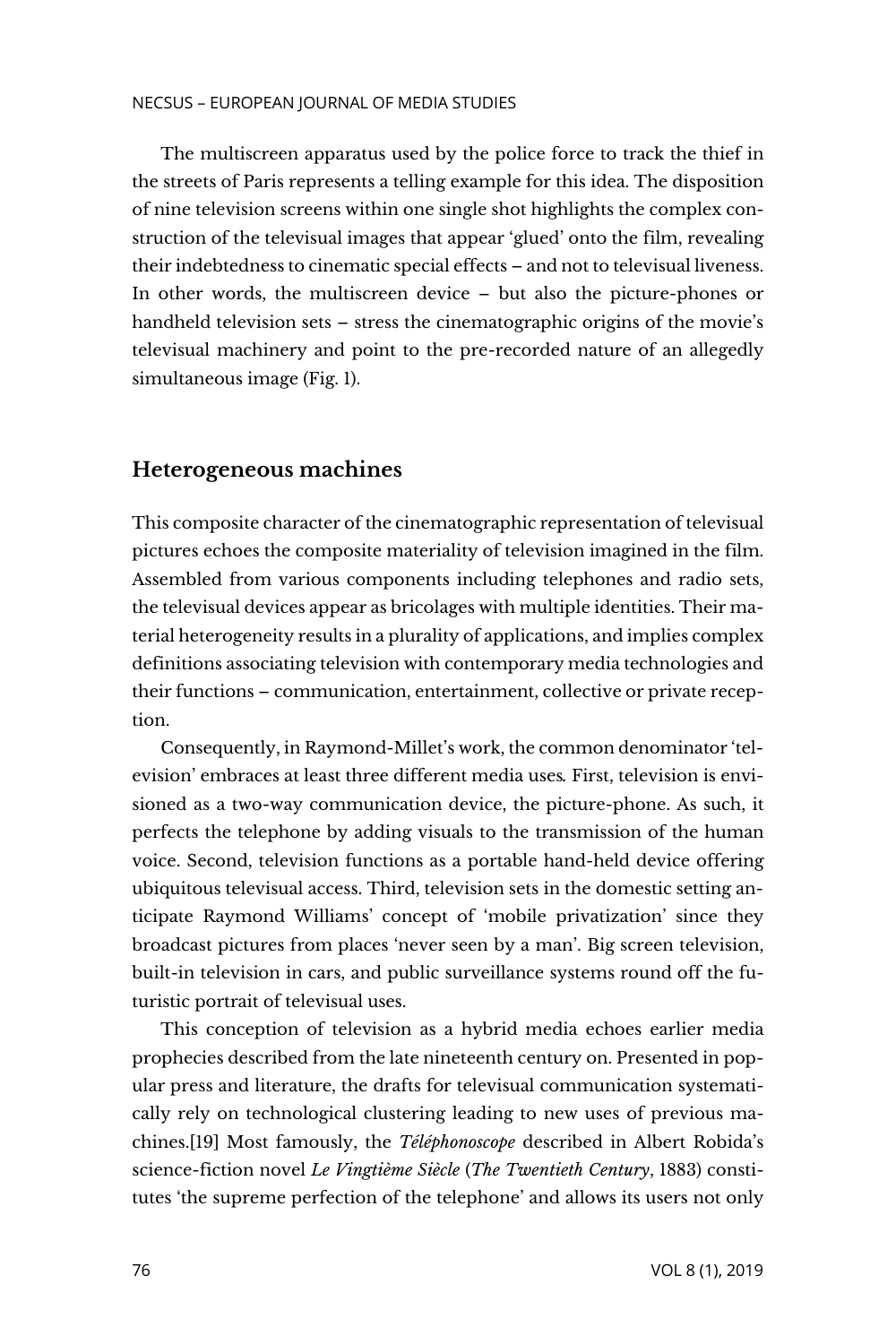to hear but 'simultaneously to see' their interlocutor.[20] Various other uses of the televisual novelty, which Robida includes in his description of the daily life of a wealthy family in 1950s Paris, include the telephonoscopic 'theatre at home'; a 'retrospective theatre' bringing back to life long dead actors thanks to old recordings; a big-screen news media; and a surveillance tool. Conceived as a perfection of earlier communication and entertainment media, Robdia's devices are highly flexible tools for audiovisual transmission.

In their study of imaginary media quoted above, Balbi and Natale take Robida as a prime example for the way media prophecies build upon existent media, in this case the theatre and the telephone. For the authors, Robida demonstrates that media innovation is intrinsically linked to media history: the anticipation of new media is based on 'old' technologies.[21] Media archaeological work focusing on television before the broadcast era similarly underlines the hybrid nature of imagined devices: as Doron Galili argues in his study of Tom Swift novels depicting televisual devices in 1914, 1928, and 1933 respectively, the boy inventor's tele-*visions* participate in the 'continuously changing intermedial context' from which they emerge, for instance sound film or x-rays.[22] Televisual liveness and the transmission of audiovisual content thus hinge on audio/visual media playfully combined.

# **René Barjavel's** Cinéma total

Raymond-Millet's film does not directly refer to this broader archaeology of television as intermedial assemblage, but acknowledges in its opening credits its indebtedness to a 1944 essay by René Barjavel. Titled *Cinéma total*, this short text celebrates in its own way hybrid media forms.

Subtitled 'Essay on cinema's future forms', Barjavel anticipates in this short text the development of cinema towards an ultimate – 'total' – audiovisual representation. Conceiving of the medium's past and future history as an unfolding of singular events leading to its final form, Barjavel paints a portrait of cinema's different stages. Cinema's history, he asserts, will come to a close

[w]hen it will be able to present to us protagonists in relief and color, and perhaps with odors; when these protagonists will free themselves from the screen and the darkness of theaters to take a walk in public squares and in everyone's apartment. [23]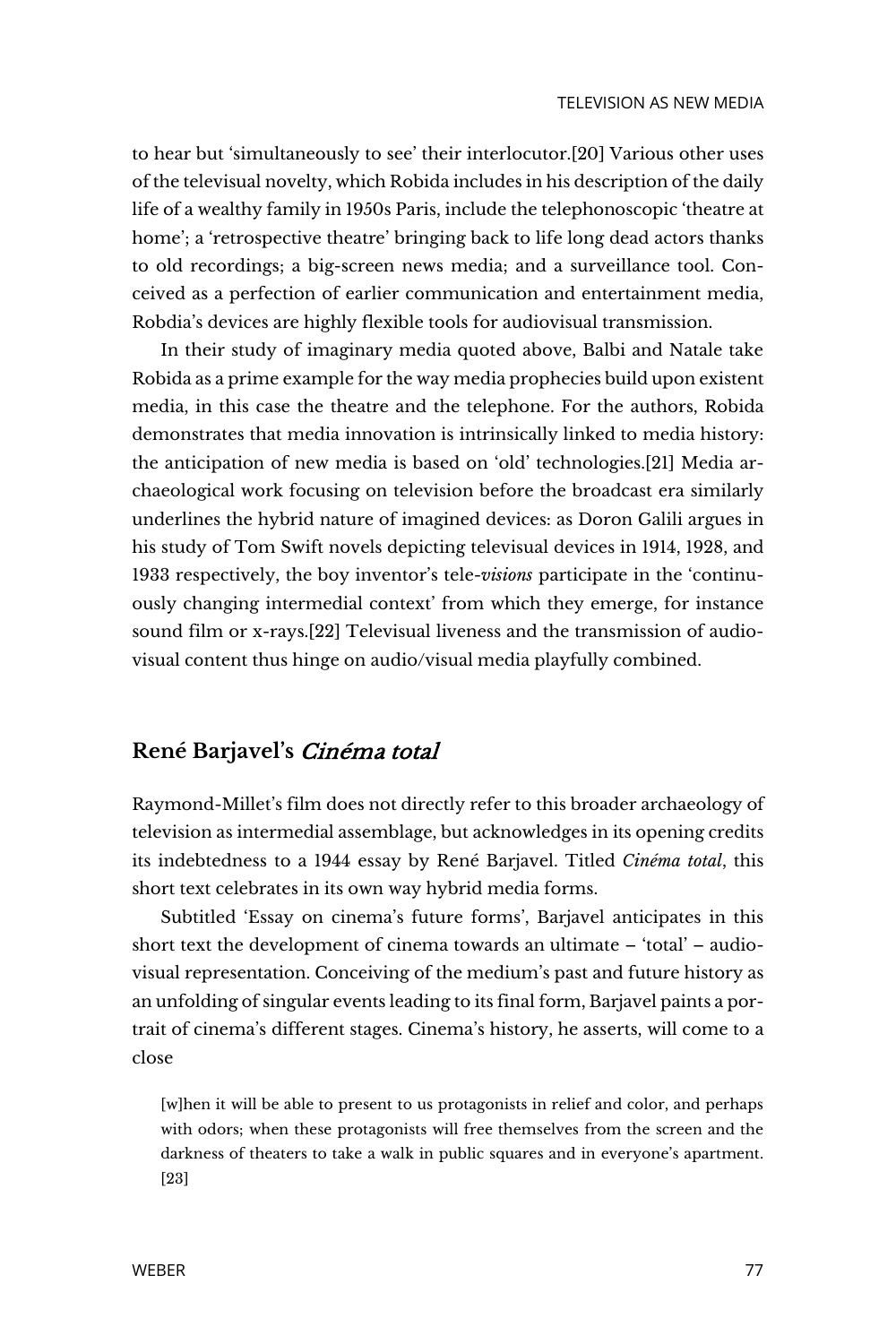#### NECSUS – EUROPEAN JOURNAL OF MEDIA STUDIES

René Barjavel is today mostly remembered for his science-fiction novels and film scripts. His *Cinema total* has received some attention from film historians observing that it has served as an inspiration for André Bazin's article 'Le mythe du cinéma total et les origines du cinématographe', which in its revised version would become one of the most famous pieces of Bazin's anthology *Qu'est-ce que le cinéma*.[24] Obviously familiar with Barjavel's text, Bazin borrows the notion 'cinéma total' for his paper first published in November 1946 in George Bataille's *Critique. Revue générale des publications françaises et étrangères*, without however acknowledging the origin of the employed formula.

For Raymond-Millet's film, one chapter of Barjavel's media utopia is particularly relevant since it serves as a direct inspiration for the movie's sciencefiction scenes. Titled 'Cinema and the airwaves', the chapter examines the 'upheaval' caused by the 'conjunction of three technologies that today remain embryonic: radio, cinema and television'.[25] As 'fatal as the encounter of two rivers streaming down the valley', the 'junction' of cinema and broadcasting technologies is thought to 'transport the images everywhere'.[26] Consequently, Barjavel suggests, 'there will be domestic receivers for family pleasures, handheld receivers as small as your lighter for people on the road'.[27] Barjavel's futurist media universe further includes a description of holographic transmissions that literally 'stroll' through our apartments:

[a]t home, total cinema, which for a short instant had been the receiver's and its screen's prisoner, will escape and wander through the apartment. The bourgeois in his armchair after a filling meal will project the virtual image to his feet, on the carpet, or on the table, or somewhere in the room, in between the parquet and the ceiling.

One turn of the knob too much, a caprice of the device, and the image, crossing walls, will take a stroll in neighbor's apartment. No longer will we have to defend ourselves solely against noise, but also against unsuitable visions. Some careless people will let their set shout images. Already at sunrise, a badly tuned television news programme will let dance its news on our quilt. [28]

The domestic receivers and handheld devices as well as the holographic 'wandering' pictures appear in Raymond-Millet's movie, together with the voiceover narration that briefly cites literal quotes from Barjavel's texts. More than just an 'inspiration' as claimed in the opening titles, Barjavel's essay thus serves as a first-hand source for the film's script (Figs 2, 3).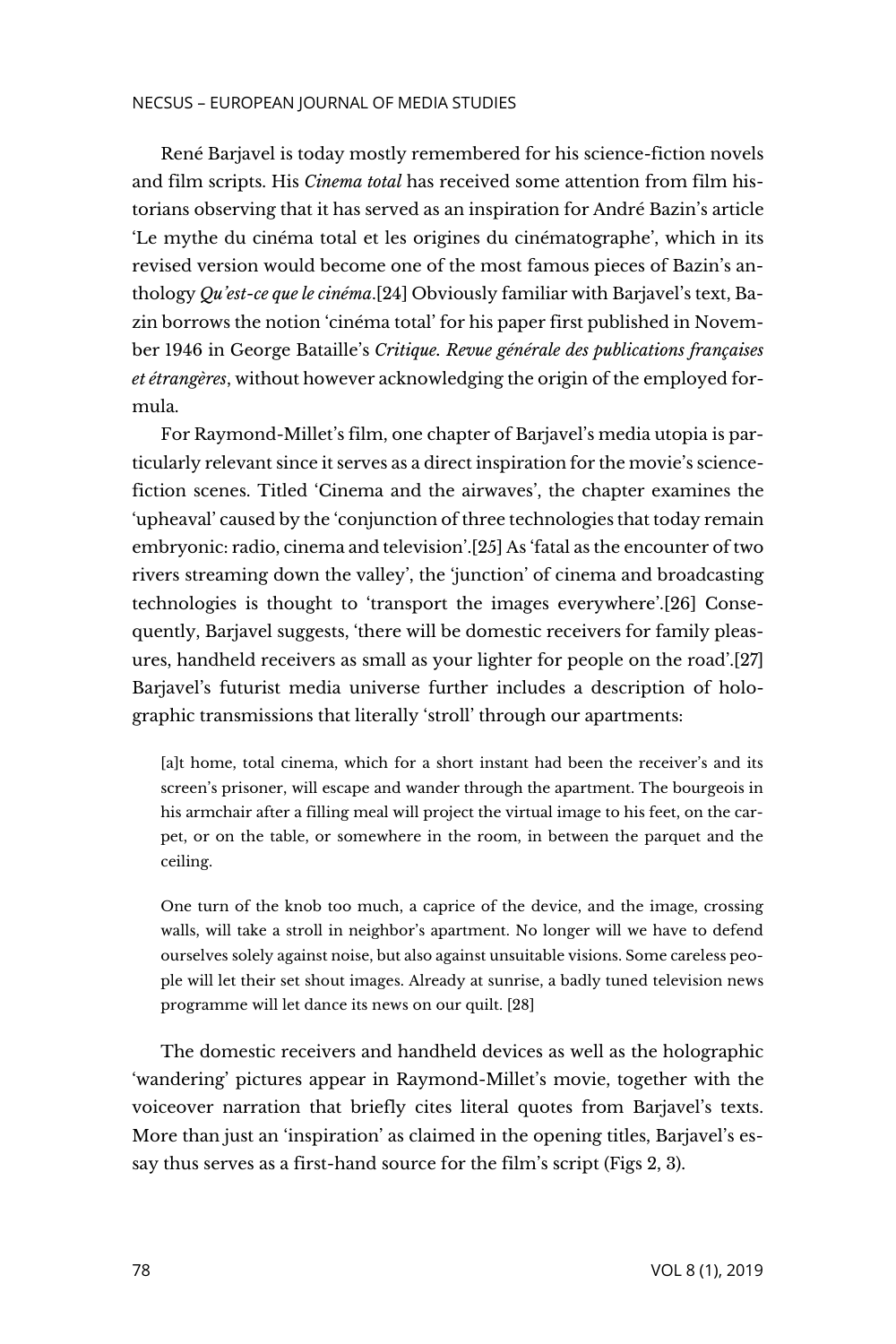#### TELEVISION AS NEW MEDIA



Fig. 2, 3

For Raymond-Millet as well as for Barjavel, the future (or futurist) media environment is first and foremost characterised by media convergence and the permeability of different devices, practices, and industries. In Barjavel's text, the metaphor of merging rivers, as well as the associated semantic field ('junction', 'alliance', 'synthesis') highlight processes of mixing, mash-up, and commingling, that find expression in Raymond-Millet's multiplatform television existing in close interdependence with other media forms and uses.

Locating their media fantasies within cinema and television history, respectively, Barjavel and Raymond-Millet thus both describe a futurist mediascape where the frontiers and identities of given media forms are elastic and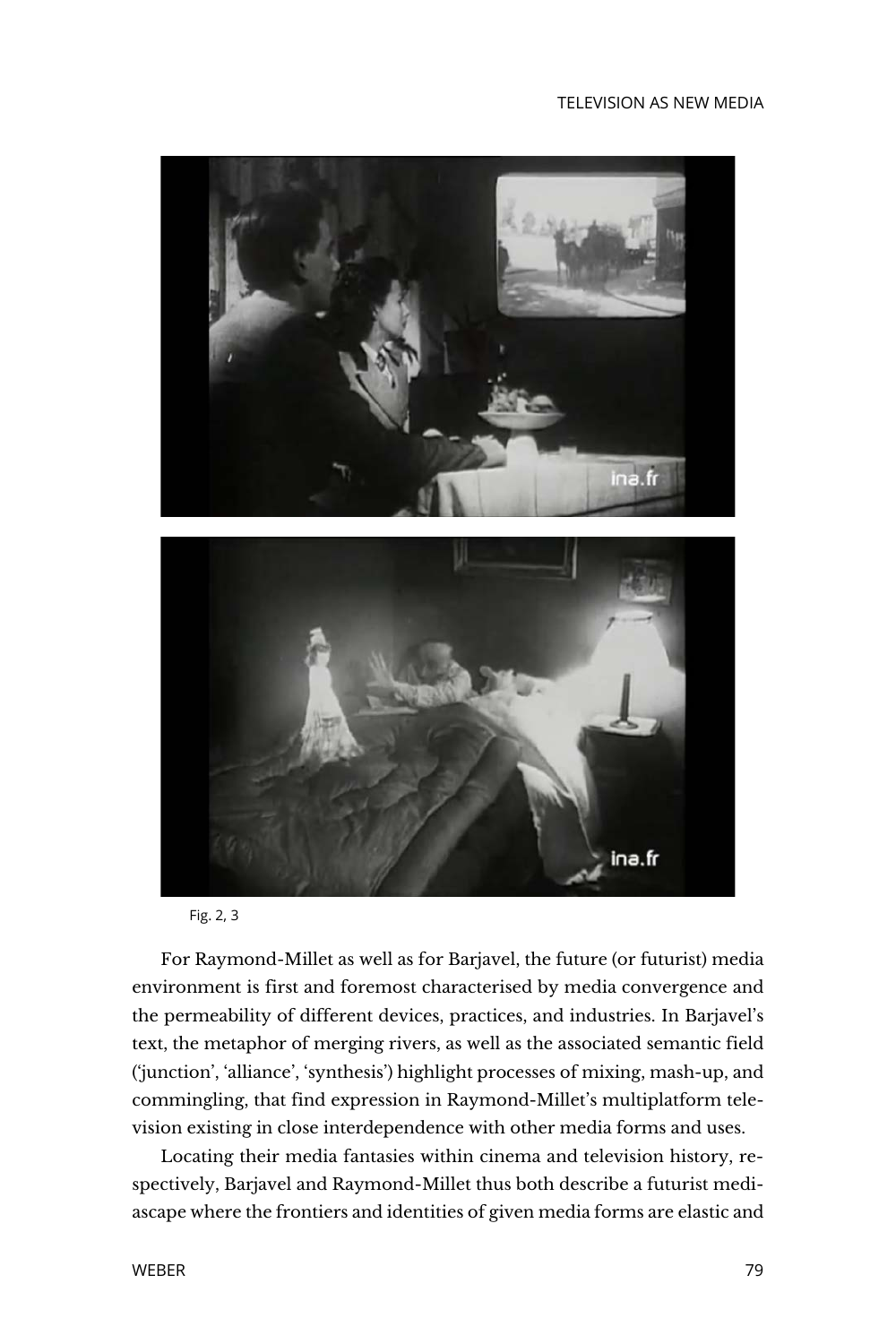malleable, if not completely dissolved. As in earlier tele-*visions*, their multiform media are built upon pre-existing technologies, which they actualise and improve: their spectacular 'new' media derive from 'old' ones. However, *Cinéma total* as well as *Télévision: Oeil de demain* avoid contextualising their prophecies within a broader perspective of  $19<sup>th</sup>$  century imaginary media, which bloomed in books and drawings and similarly portrayed multiform media created upon 'obsolete' machines. And both works renounce to describe television's recent technological and institutional development, and to confront their imaginary inventions to contemporary scientific innovation.

# **Interwar technologies**

Indeed, several of the allegedly futurist dispositifs in *Télévision: Oeil de Demain* are developed from the early 1930s on, and, although not (widely) commercialised, they are discussed in the specialised and general press, and presented to large audiences.

In France, early experiments with television start in the late 1920s. Reflecting the widespread enthusiasm for the new technology in techno-savvy milieus, the French Television Association launched the journal *Télévision. Revue mensuelle de phototélégraphie et de télévision* in 1928, a publication that covered televisual research at home and abroad. Aiming at the general public, newspapers and magazines discuss the medium's progress realised in Europe and the United States. Furthermore, television is exhibited in Paris and other cities.[29] These exhibitions include demonstrations of small receivers, largescreen television systems, and two-way television communication devices.[30] During the 1930s, private enterprises organised regular experimental broadcasts designed for the amateur community. Combining live content with 'télécinéma', the scanning and broadcasting of filmed footage, the television system transmits a crude moving image over short distances. In 1933, the French postal agency set up a first official studio at the Rue de Grenelle in Paris; from 1935 on, official regular broadcasts air on 60, and later 180 picture lines until the outbreak of the war.[31] Television is thus a technical reality in the 1930s already, albeit in rudimentary form.

Furthermore, while the distribution of television receivers remains limited, some of the devices depicted in Raymond-Millet's film actually do exist. For instance, the hand-held devices included in *Television: Oeil de demain* to highlight the ubiquity of televisual reception (on the streets and in cafes) have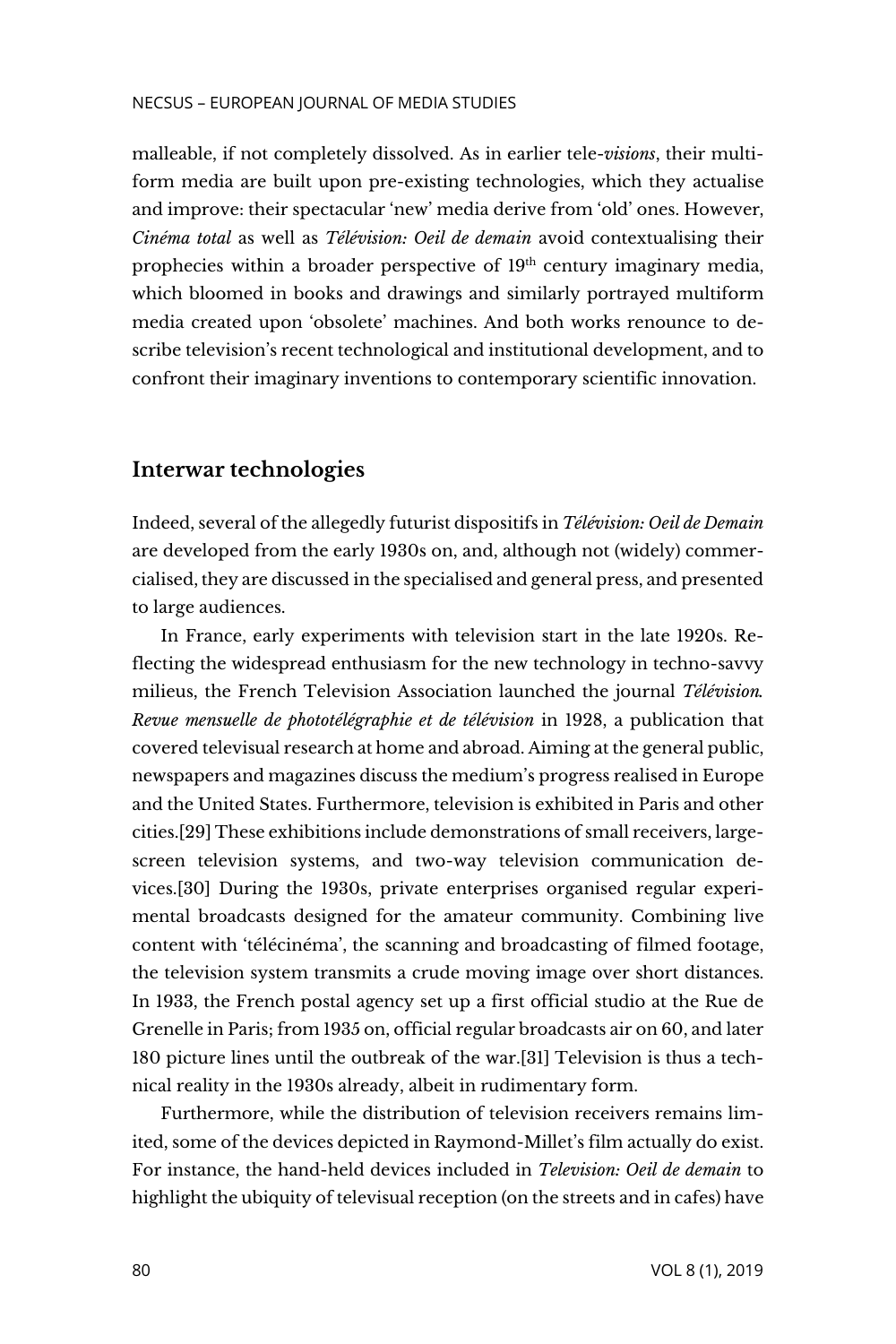a – fragile, but existent – counterpart in reality. In the early 1930s, at least one French inventor pursued the path of developing a micro receiver dubbed the 'Visiola Brami'. Much like the device depicted in Raymond-Millet's work, this apparatus, praised as 'the smallest and most compact of all known television sets', fit into one hand[32] (Fig. 4). In 1936, French Engineer Marc Chauvierre developed the slightly larger 'Visiodyne Baby', whose name directly refers to the miniaturisation of technology.[33]

#### $\equiv$  306 =

dans ces condensations d'eau une suppléance complète dans ess condenantous d'eau une suppléance complète d<br/> $\Lambda$  l'absence des pluises. Dans la plupart des régions du<br> du climat. Leur bénérale de la presse des pluises de la presse de du climat. Leur bénérale<br/>se de le secrétaire général au ministère de la Guerre. On comprend toute cette sollicitude quand on sait l'émouvante afficient afficient des années sèches du Sud Tunisien et les entraves que le manque d'eau met à notre expansion c

Docteur E. PASTEUR, Médecin Colonel<br>à l'Hôpital militaire du Val-de-Grâce.

#### UN NOUVEL APPAREIL DE TÉLÉVISION LE VISIOLA BRAMI

#### ÉTAT ACTUEL DE LA TÉLÉVISION

Si l'on voulait faire aujourd'hui le point en matière de télévision, on constaterait que malgré les grands vaincre pour que cette nouvelle application de la science<br>entre définitivement dans nos mœurs.<br>Car il faut bien l'avouer, la télévision n'en est qu'à ses Car il faut bien l'avouer, la télévision n'en est qu'à ses<br>débuts.<br>Avec les transmissions actuelles d'images explorées

 ${\it Fig. 1.}\longrightarrow L^{*}apparell~Vliola.$   ${\it High 1}$  salque. —  $h,$  hélice à miroirs. (L'appareil complet tient dans le creux de la main.) d, moteur d'induction. -  $f$ , synchroniseur à roue pho-



Droits réservés au Cnam et à ses partenaires

Fig. 4: Hand-held television (Bercy 1933).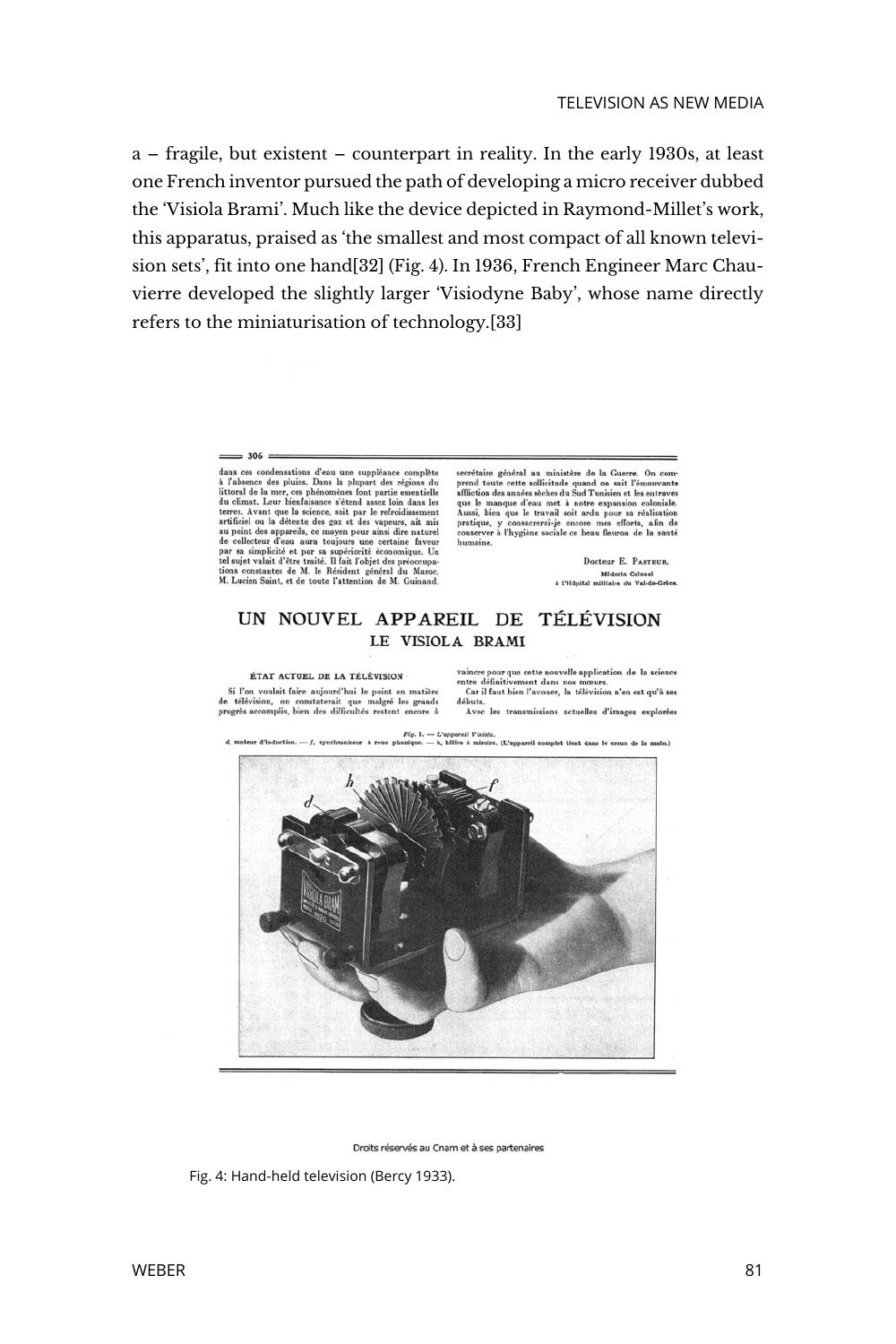A major event for French television and the media's recognition by the broad audience was the 1937 Paris World's Fair, where French Postal Services as well as National-Socialist Germany organised television demonstrations, including demonstrations of 'visiotéléphonie'.[34] The French exhibition, overall a 'rather modest'[35] affair compared to the elaborate Nazi exhibit located in the regime's pavilion, also included two television-telephone booths installed in 'very close proximity'.[36] When Raymond-Millet staged two-way television in his film after the war, the technology had thus been known and shown for over a decade. What is more, these devices perfectly illustrate the medium's material hybridity, which constitutes a main characteristic not only of imaginary devices but also of actual television research. The early development of televisual systems indeed often combine components from different media technologies: from the late 1920s on, the imaginary of composite media objects finds its correspondence in concrete machines.[37]

# **French television during the Second World War**

Returning to Raymond-Millet's film with the brief digression into television's technical history in mind, the film's novelty discourse appears as questionable. In Raymond-Millet's media universe, machines and predicted uses are not as new as they pretend to be insofar as the film's anticipatory gesture actualises literary blueprints of tele-*visions* as well as concrete devices. Doing so, it participates in a broad televisual mediascape, where media fantasies and engineers' drawings coexist: it anticipates potential television forms in order to sustain its own attraction as a media text. In this sense, the veiling of a media's past is a necessary aspect of the novelty discourse, which, as Tom Gunning has argued, is inherent to the history of technology more broadly. According to Gunning, the quality of newness, and the astonishment, amazement, and marvel provoked by it, is an essential 'mode of reception' for technological artefacts, shaping their significance as a symptom and symbol of modernity.[38]

However, in the case of Raymond-Millet's film and within the context of French media history, the emphasis on television's newness to the detriment of a historical contextualisation bears an additional signification related to the medium's fate during the war. The movie not only veils the long 'prehistory' of television, but it also ignores the immediate past of French television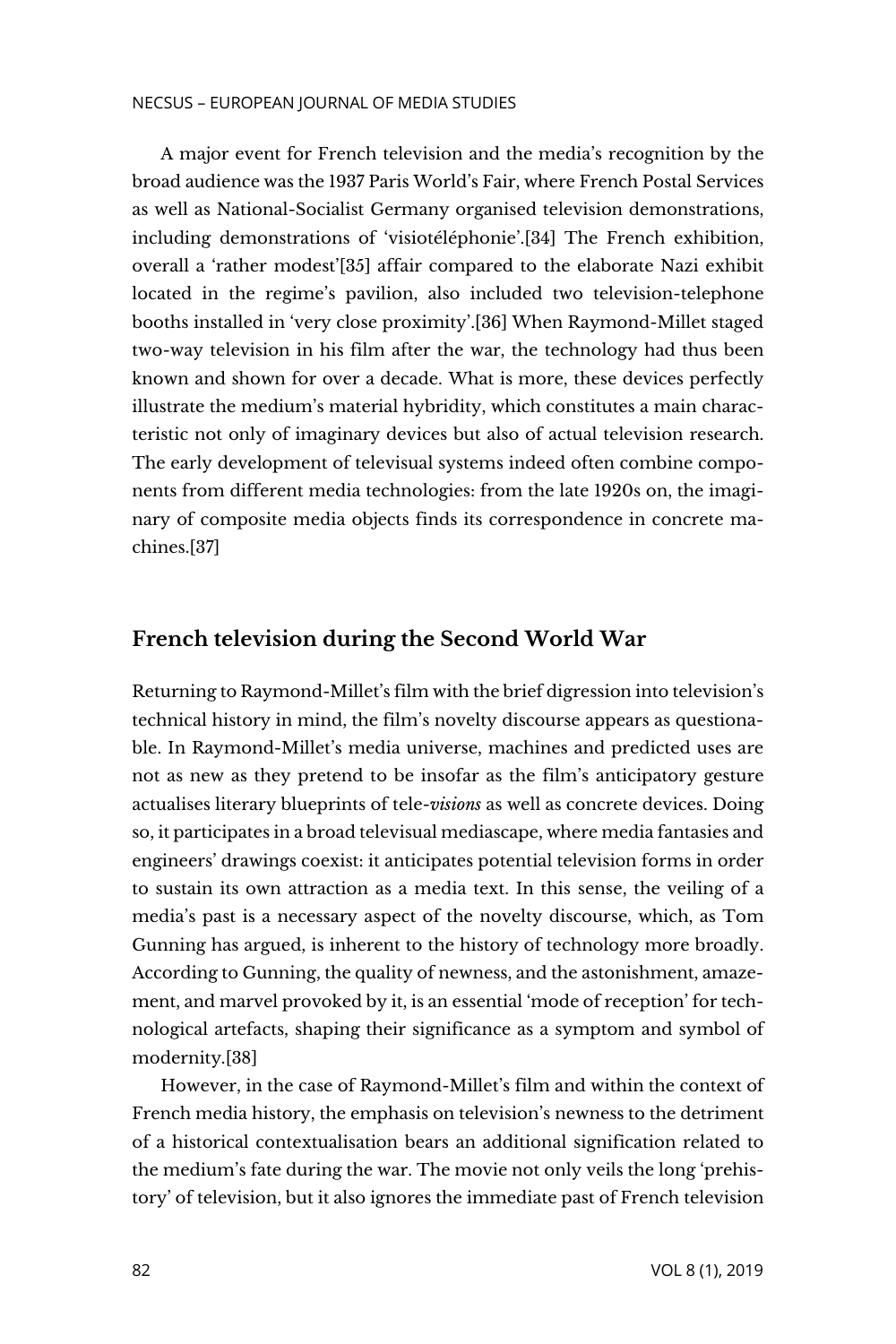under National-Socialist management during the occupation. This short but important episode is concealed in Raymond-Millet's story despite its chronological proximity with the events, and although the studio infrastructure, in which the film's first section is shot, was partly set up by the Germans.

In 1940, the National-Socialist occupation of Paris transferred the existing French television infrastructure – comprising among other things a television studio and a sound/image transmitter at Eiffel Tower – into German hands. At first, the German forces showed little interest in the available technology, and in 1941 planned to dismantle the Eiffel Tower antenna for material procurement.[39] After various interventions by the industry and the broadcasting sector aiming at preventing the demolishment, it is decided to rescue the infrastructure and to establish a German-French television station. While the reasons for this decision remain partly obscure, it translates the political willingness to help German manufacturers implementing German television technology and standards abroad.[40]

The existing studio at the Rue de la Grenelle inaugurated by the French postal services in the early 1930s is judged being too small, and several new locations, among others the Palais de Tokyo, are considered. In August 1942, a former entertainment venue, *Magic City*, is finally designated to serve as the new studio. In addition, a hotel located behind the venue at Rue de Cognacq-Jay is transformed into the administration's offices.[41]

In cooperation with the French industry, the *Fernsehsender Paris* ('Television Station Paris') finally airs between May 1943 and August 1944.[42] Copying the model of wartime television in Germany, the program targets first and foremost soldiers recovering in hospitals and a few private homes in possession of a receiver. Aired in German and French, the broadcasts are constituted of filmed footage and live performances.[43] The *Fernsehsender Paris* operates on an important budget and renews existing facilities, which eventually lay the foundation for the postwar public service depicted in Raymond-Millet's film. Indeed, the German contribution to French experimental television is not negligible: as historians Monique Sauvage and Isabelle Veyrat-Masson highlight, 'at the liberation, French television is paradoxically in a better state than in 1939'.[44] Veiling the continuities between wartime and postwar television, the movie thus brushes aside this German heritage in French broadcasting, which includes studios and administrative offices, technical equipment, as well as a team of experienced collaborators.[45]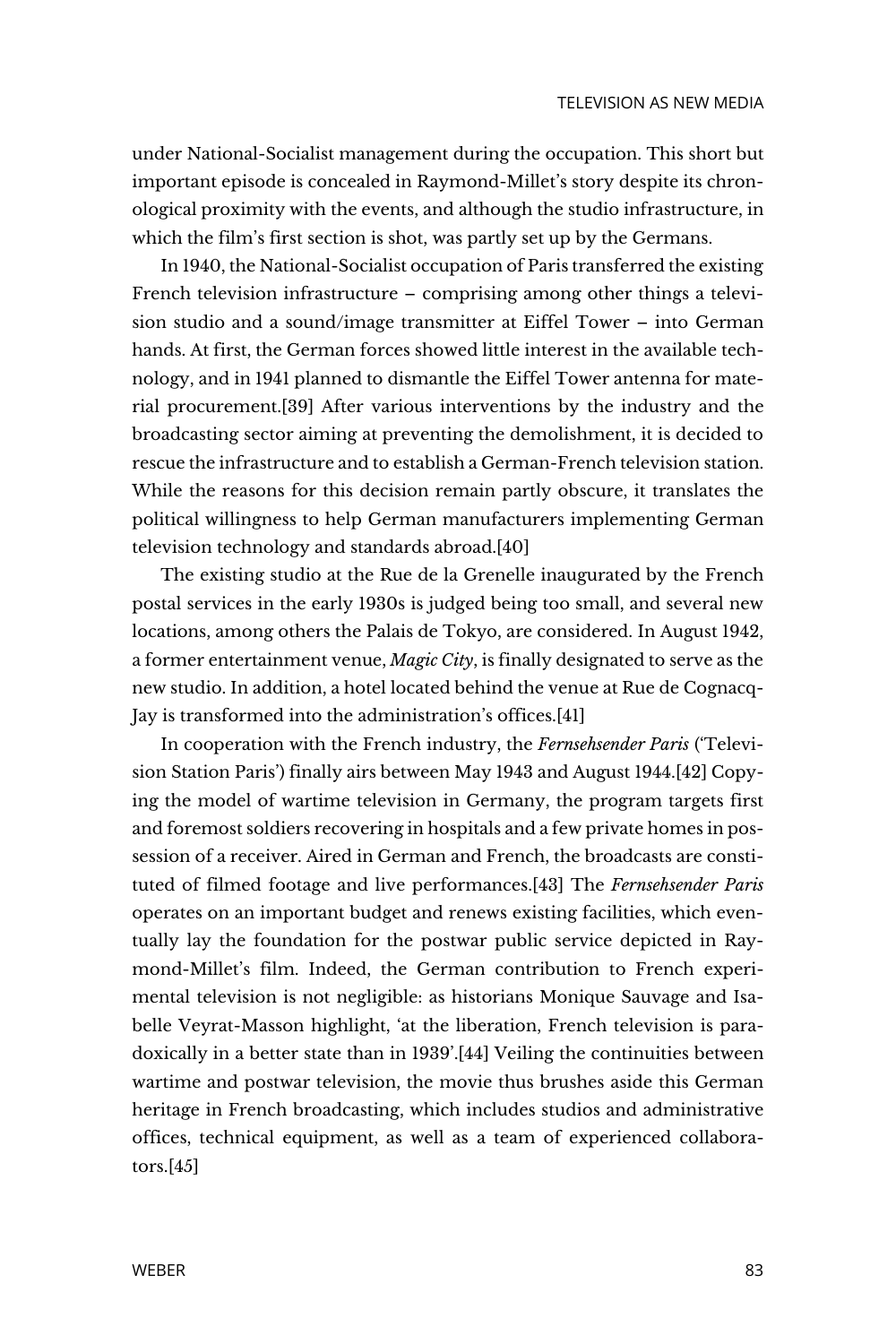#### NECSUS – EUROPEAN JOURNAL OF MEDIA STUDIES

The clean cutting of postwar television from the medium's war-driven developments is nonetheless not unique to Raymond-Millet's film, but recurrent in contemporary sources. A 1945 paper in *La Nature* titled 'Où va la télévision ?' states that 'the experimental French station, operated at the Champ de Mars in Paris by the Radiodiffusion Française, has resumed its broadcast, which was suspended during German occupation'.[46] Similarly, in an overview on the current state of television in France published in the same journal in 1947, no reference is made to *Fernsehsender Paris* and the German heritage.[47] Raymond-Millet's anticipation therefore participates in a broader discourse launching a new media unburdened by the weight of its own history. Aiming at celebrating national achievement and technological modernity in the early years of postwar recovery, it pursues the goal of rewriting television's history from scratch by suppressing any reference to one central but problematic actor in French television. While this tweaking of French television's historiography would be readjusted in subsequent scholarly work, it also stands as a reminder that newness is not a characteristic of new things *per se*, but rather the result of narratives and collective representations seeking, in this particular case, to revise the political entanglements of an old new media.

# **Conclusion: Imaginaries and materialities in television's history**

The lacking information on the production and reception of *Télévision: Oeil de demain* makes it impossible to estimate its impact as a cultural object for contemporary audiences, and to evaluate whether the strategies of projecting television's newness were operational at all. For French television history, the film nevertheless constitutes a valuable source insofar as it subsumes – and presents with great care – the contemporary media imaginary on televisual transmission. As I have shown, its multiple sketches on future television forms actualise major strands of television's discursive construction, including the paradigms of liveness and hybridity, which date back to the late 19th century. Conceived simultaneously as an anticipation (in its second part inspired by Barjavel) *and* a record of an emergent media (in its first part shot in the Parisian television studio), it furthermore functions as a pictorial archive of French television in the mid-1940s and a trace of studio production practises of the time.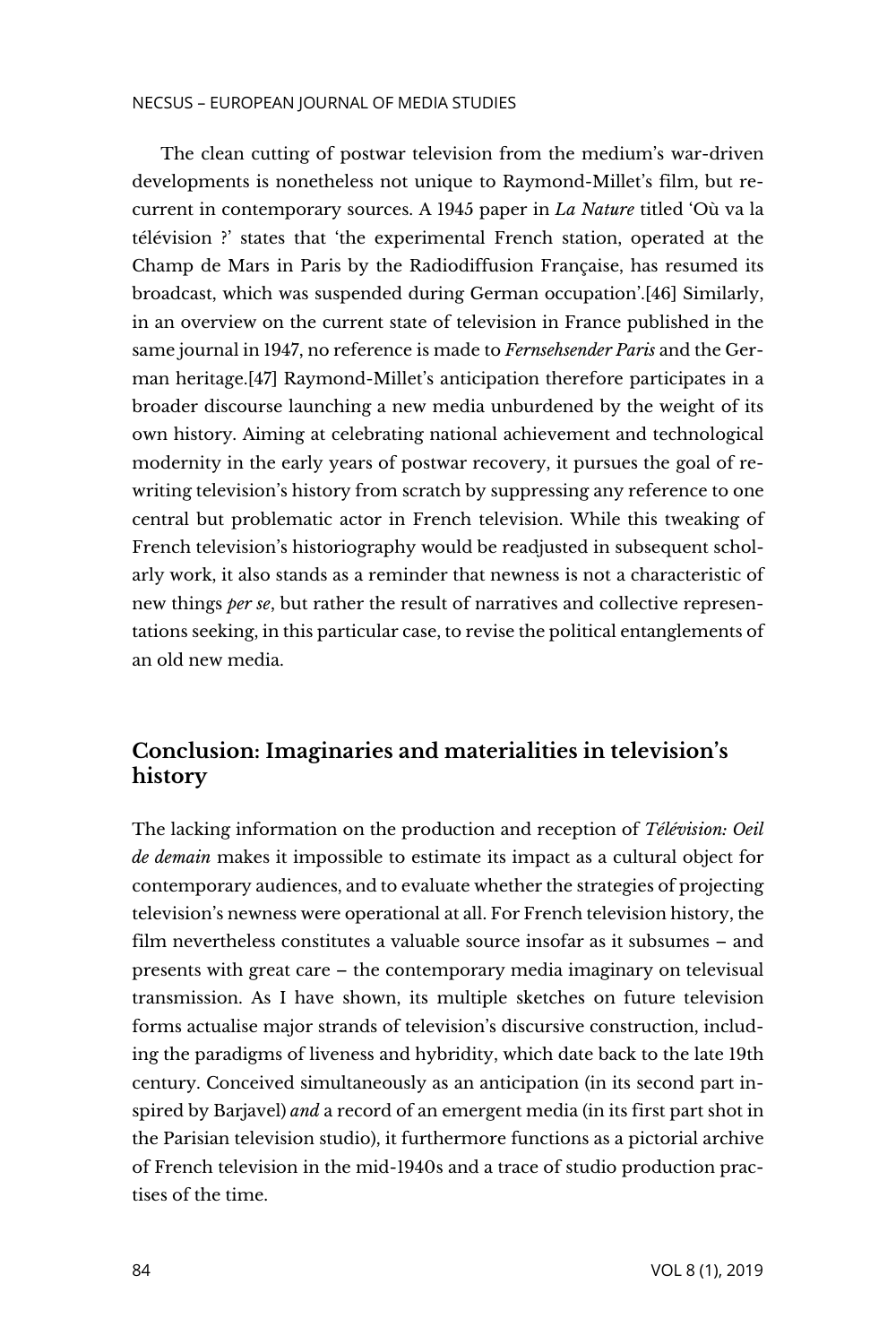From a historiographical perspective, *Télévision: Oeil de demain* reveals the importance of a contextualisation that takes into account the imaginary, as well as the technical and institutional history. Since the film alleges its indebtedness to Barjavel's essay on cinema's future and posits itself within the universe of literary prophecies, it introduces itself first and foremost as a projection of fictional televisual forms. However, even a short detour via television's technical history documents the plurality of actually developed devices in the 1940s, and invites further investigation into the medium's little known interwar/wartime development. The unearthing of such artefacts as visiophones or the Visiola Brami points to the proximity of the imaginary and the material in television's history. These devices confirm that hybridity and intermedial assemblage not only characterise imaginary media, but also actual televisual forms, which were promoted within different institutional and political contexts. Laying emphasis upon television's existence as a discursive and a material object, such a broad contextualisation finally provides the necessary framework to critically reflect upon the film's construction of television as new media.

# **Author**

Anne-Katrin Weber is a lecturer at the *Section d'histoire et esthétique du cinéma*  at the University of Lausanne, and currently a postdoctoral fellow supported by the Swiss National Science Foundation. Her research examines the history of television outside broadcasting institutions. She is preparing her first monograph on television's display in the interwar period. Weber is the editor of*La télévision du téléphonoscope à Youtube: pour une archéologie de l'audiovision*(with Mireille Berton, Antipodes, 2009) and an issue of*View: Journal of European Television History and Culture* ('Archaeologies of Tele-Visions and –Realities', with Andreas Fickers, 2015).

# **Acknowledgements**

I wish to express my gratitude to Doron Galili for his insightful comments and help on an earlier version of this article. I also would to thank the two reviewers for their careful reading and suggestions. All translations are by the author.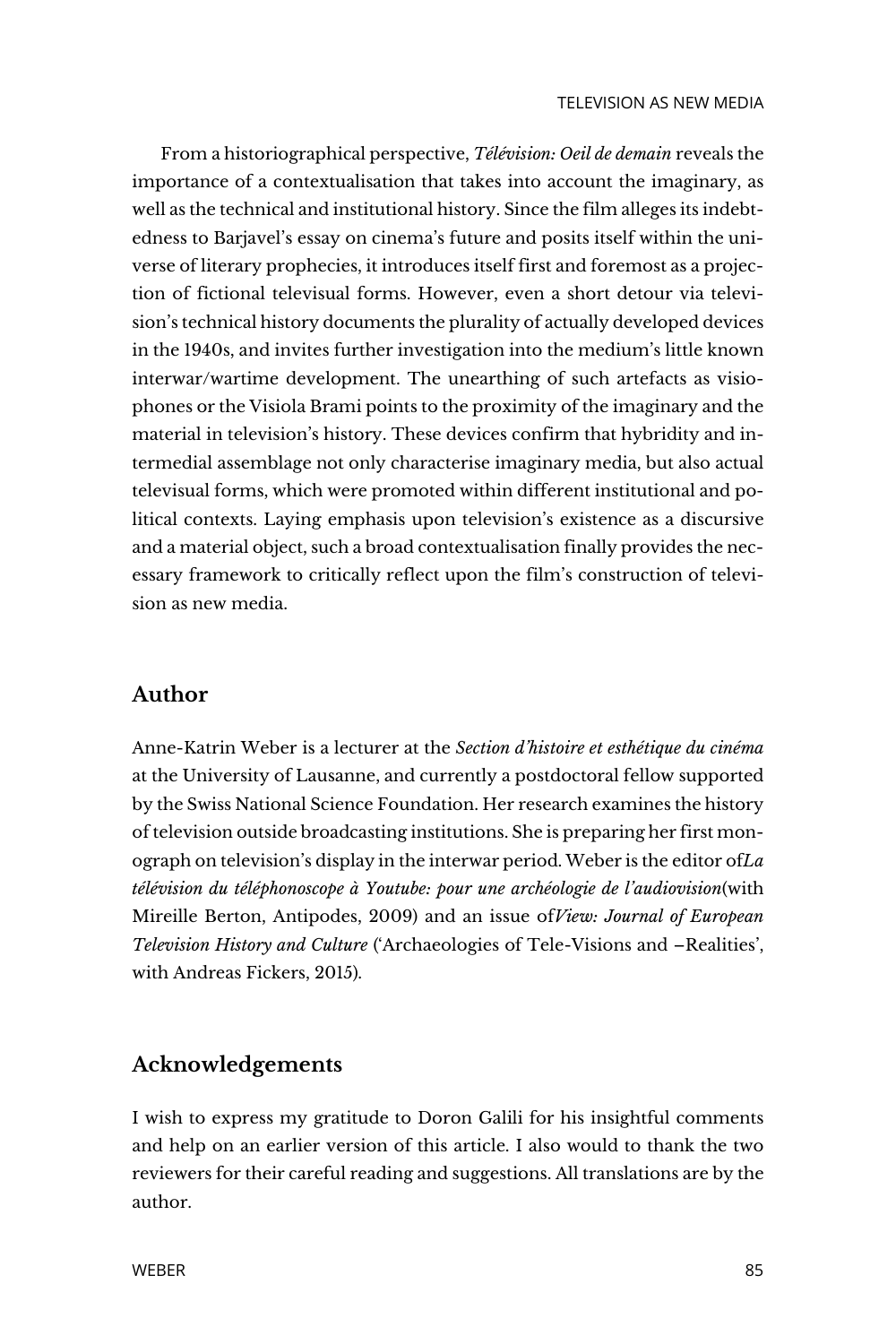# **References**

Adam, M. 'Où va la télévision?', *La Nature*, Vol. 73, No. 3048, March 1945: 90-93.

Albera, F. 'Projected Cinema (A Hypothesis on the Cinema's Imagination)' in *Cinema beyond film:Media epistemology in the modern era*, edited by F. Albera and M. Tortajada. Amsterdam: Amsterdam University Press, 2010:45-58.

Barjavel, R. *Cinéma total. Essai sur les formes futures du cinéma*. Paris: Denoël, 1944.

Bercy, A. 'Un nouvel appareil de télévision. Le Visiola Brami', *La Nature*, No. 2902, March 1933: 306- 311.

Bolter, J.D. and Grusin, R.A. *Remediation: Understanding new media*. Cambridge: MIT Press, 2000.

Brochand, C. *Histoire générale de la Radio et de la Télévision en France*, 3 vols. Paris: La Documentation Française, 1994.

Coustet, E. *Traité général de photographie en noir et en couleurs*. Paris: Delagrave, 1921.

De Chousy, D. *Ignis*. Paris: Berger-Levrault, 1883.

De La Blanchère, H. *Répertoire encyclopédique de photographie: comprenant par ordre alphabétique tout ce qui a paru et paraît en France et à l'étranger depuis la découverte par Niepce et Daguerre de l'art d'imprimer au moyen de la lumière*. Paris: Amyot, 1862.

Delavaud, G. and Maréchal D (eds). *Télévision: Le moment expérimental*. *De l'invention à l'institution (1935- 1955*). Rennes: Editions Apogée, 2011.

Féval, A. 'Sténo-phonographie. Transcription phonétique universelle', *La Chronique: revue générale du mouvement contemporain en France et à l'étranger*, Vol. 6, No. 1, 1905: 798-800.

Fickers, A. 'National Barriers for an Imag(e)ined European Community. The Techno Political Frames of Postwar Television Development in Europe', *Northern Lights: Film and Media Studies Yearbook*, No. 4, 2006: 15-36.

\_\_\_\_\_. 'Presenting the 'Window on the World' to the World. Competing Narratives of the Presentation of Television at the World's Fairs in Paris (1937) and New York (1939)', *Historical Journal of Film, Radio & Television*, Vol. 28, No. 3, August 2008: 291-310.

Figuier, L. 'Le télectroscope, ou appareil pour transmettre à distance les images' in *L'Année scientifique et industrielle. Exposé annuel des travaux scientifiques, des inventions et des principales applications de la science à l'industrie et aux arts, qui ont attiré l'attention publique en France et à l'étranger (1877)*. Paris: Librarie Hachette, 1878: 80-81.

Galili, D. 'Tom Swift's Three Inventions of Television. Media History and the Technological Imaginary', *VIEW Journal of European Television History and Culture*, Vol. 4, No. 7, 2015: 54-67. DOI: 10.18146/2213-0969.2015.jethc081

Gaillard, I. *La Télévision: Histoire d'un objet de consommation (1945-1985)*. Paris: Editions du Comité des travaux historiques et scientifiques, 2012.

Gaudreault, A. and Marion, P. *The end of cinema?: A medium in crisis in the digital age*. New York: Columbia University Press, 2015.

Gunning, T. 'Re-Newing Old Technologies: Astonishment, Second Nature, and the Uncanny in Technology from the Previous Turn-of-the-Century' in*Rethinking media change: The aesthetics of transition*, edited byD. Thorburn, H. Jenkins, and B. Seawell. Cambridge: MIT Press, 2004: 39-60.

Hémardinquer, P. 'La Visiotéléphonie', *La Nature. Revue des Sciences et de leurs Applications aux Arts et à l'Industrie*, No. 3020, 1938: 137-139.

Klein. 'De la télévision à la stratovision', *Regard*, 19 April 1946: 12-13.

Kluitenberg, E. 'On the Archaeology of Imaginary Media' in *Media archaeology: Approaches, applications, and implications*, edited by E. Huhtamo and J. Parikka. Berkeley: University of California Press, 2011: 48-69.

Le Roy, E. 'Le fonds cinématographique colonial aux Archives du film et du dépôt légal du CNC (France)', *Journal of Film Preservation*, No. 63, October 2001: 55-59.

Marvin, C. *When old technologies were new: Thinking about electric communication in the late nineteenth century*. Oxford: Oxford University Press, 1988.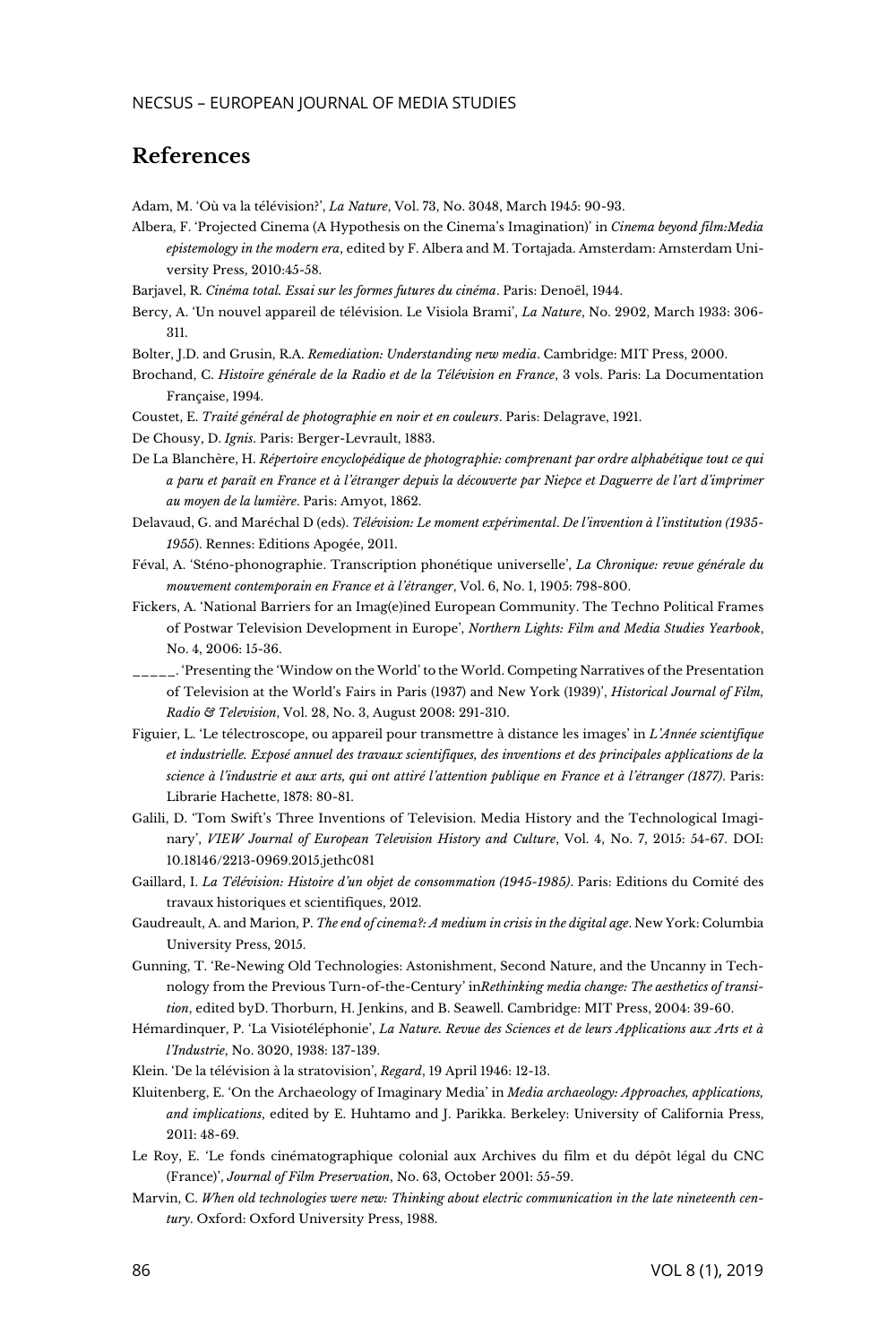Natale, S. and Babli, G. 'Media and the Imaginary in History. The role of the fantastic in different stages of media change', *Media History*, Vol. 20, No. 2, 2014: 203-218.

Robida, A. *Le Vingtieme Siecle*. Paris: G. Decaux, 1883.

Sauvage, M. and Veyrat-Masson, I. *Histoire de la télévision française: de 1935 à nos jours*. Paris: Nouveau monde éditions, 2012.

Serve, P. 'Où en est la télévision en France?', *La Nature*, Vol. 75, No. 3145, October 1947: 314.

- Truckendanner, P. 'Der Fernsehsender Paris. Deutsch-französisches Okkupationsfernsehen (1942- 1944)', *Rundfunk und Geschichte*, No. 25, 1999: 107-117.
- Uricchio, W. 'Phantasia and Technè at the Fin-de-Siècle', *Intermédialités: Histoire et Théorie des Arts, des Lettres et des Techniques*, No. 6, 2005: 27-42.
- \_\_\_\_\_. 'Television's First Seventy-Five Years: The Interpretive Flexibility of a Medium in Transition' in *The Oxford handbook of film and media studies*, edited by R. Kolker. Oxford: Oxford University Press, 2008: 286-305.
- Wall-Romana, C. *Cinepoetry: Imaginary cinemas in French poetry*. New York: Fordham University Press, 2012.
- Winker, K. *Fernsehen unterm Hakenkreuz: Organisation, Programm, Personal*. Köln: Böhlau, 1994.
- Weber, A. 'Recording on Film, Transmitting by Signals. The Intermediate Film System and Television's Hybridity in the Interwar Period', *Grey Room*, No. 56, Summer 2014: 6-33.

### **Notes**

- [1] Until recently, Raymond-Millet's film was accessible in its totality on ina.fr, but the platform was required to remove the work due to copyright issues. Henceforth, the excerpts have also vanished from the various blogs and websites discussing the film's predictions.
- [2] See for instance Marvin 2003; Albera 2010; Kuitenberg 2011. Natale & Balbi (2014) offer a brief and useful historiographical discussion of scholarship on imaginary media.
- [3] Natale & Balbi 2014, p. 207.
- [4] I borrow the notion 'experimental television' from Gilles Delavaud and Denis Maréchal who use the notion to refer to television's 'pre-institutionalized' period (1920s to 1950s). Delavaud & Maréchal 2011.
- [5] Raymond-Millet's career, and in particuliar his work in the French colonies, is mentioned in Le Roy 2001, who discusses the holdings of colonial films in French archives. The movie itself seems to have left almost no traces in contemporary newspapers: o[n retronews.fr,](mailto:https://www.retronews.fr/) the French national library's database for digitised newspapers, only one newspaper announces the soon-to-come screening of Raymond-Millet's film: *L'Aube,* 30 October 1947.
- [6] *Schreibendes Licht* is held by the Deutsches Technikmuseum archives, Berlin; the RCA movie is available online: https://archive.org/details/RCAPrese1939 (accessed on 18 January 2019).
- [7] For the history of French experimental television, see Brochand 1994; Delavaud & Maréchal 2011; Gaillard 2012, Sauvage & Veyrat-Masson 2012.
- [8] The Paris region corresponds to 19% of the entire population. Gaillard 2012*,* p. 41.
- [9] Ibid., p. 47.
- [10] Fickers 2006.
- [11] Gaillard 2012, p. 43.
- [12] Ibid., p. 94.
- [13] Ibid., p. 20.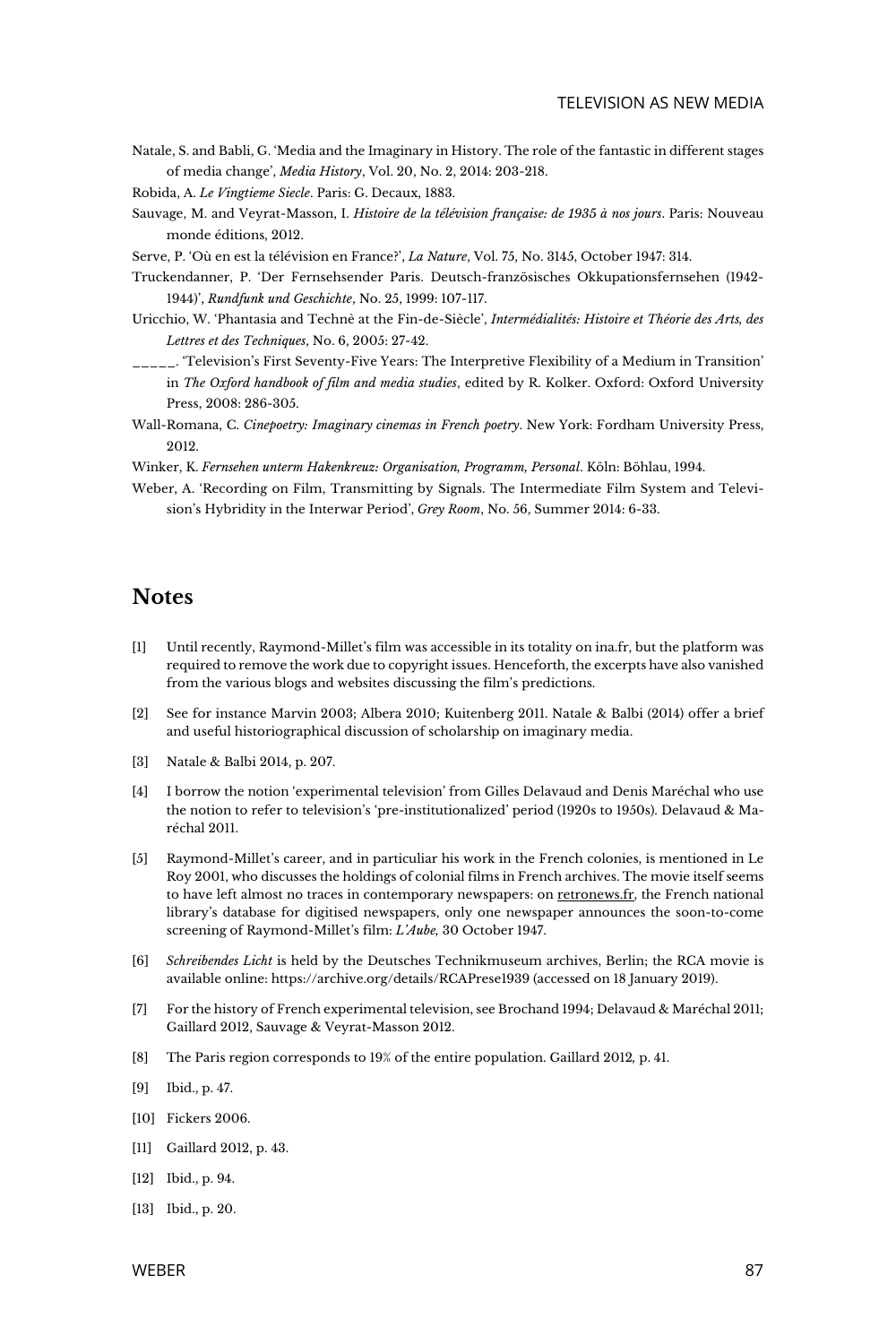#### NECSUS – EUROPEAN JOURNAL OF MEDIA STUDIES

- [14] See for instance *Things To Come,* William Camerion Menzies, 1936.
- [15] Uricchio 2005.
- [16] Uricchio 2008, p. 287.
- [17] Bolter & Grusin 2000, p. 45.
- [18] Ibid., pp. 20-51.
- [19] For an inventory of televisual devices in nineteenth century literature, see André Lange's website [http://www.histv.net](http://www.histv.net/) (accessed on 18 January 2019).
- [20] For a complete description of this device, see chapter five in Robida 1883.
- [21] Natale & Balbi 2014, pp. 206-207.
- [22] Galili 2015.
- [23] Bariavel 1944, p. 9.
- [24] See Wall-Romana 2012, pp. 209-211. See also the email exchange between Laurent Le Forestier and André Gaudreault/Philippe Marion published as a supplement online to Gaudreault & Marion 2015[: http://theendofcinema.com/p-218-2/](http://theendofcinema.com/p-218-2/) (accessed on 18 January 2019).
- [25] Barjavel 1944, pp. 59-60.
- [26] Ibid., p. 60.
- [27] Ibid.
- [28] Ibid, p. 63.
- [29] Brochand 1994, pp. 535-536.
- [30] In May 1932, John Lodgie Baird organised a demonstration of his two-way-television system between the offices of the newspaper *Le Matin* and the *Galeries Lafayettes.* 'M. Louis Roulin, ministre du commerce et des P.T.T. est venu hier au 'Matin' inaugurer un poste de 'visiotéléphonie',' *Le Matin*, 20 May 1932, frontpage.
- [31] Sauvage & Veyrat-Masson 2012, pp. 24-31.
- [32] Bercy 1933, pp. 306-311. See also the photographs o[n http://www.earlytelevision.org/general\\_ra](http://www.earlytelevision.org/general_radio.html)[dio.html](http://www.earlytelevision.org/general_radio.html) (accessed on 18 January 2019).
- [33] Hémardinquer, June 1937, pp. 39-42. See als[o http://www.earlytelevision.org/visiodyne.html](http://www.earlytelevision.org/visiodyne.html) (accessed on 18 January 2019).
- [34] Hémardinquer 1938, pp. 137-139. For a discussion of television at this World's Fair and for photographs of the German visiophone system, see Fickers 2008.
- [35] Ibid., p. 298.
- [36] Hémardinquer 1938, p. 139.
- [37] For a discussion of interwar television's constitutive hybridity, see Weber 2014.
- [38] Gunning 2004, pp. 39-60.
- [39] Truckendanner 1999, p. 107. For an exhaustive account of this episode of French television history, see also Winker 1994, pp. 371-414 ('Fernsehen im besetzten Frankreich, 1940-1944').
- [40] Truckendanner 1999, p. 107.
- [41] Ibid., p. 110.
- [42] Ibid., p. 107.
- [43] Winker 1994, p. 391.